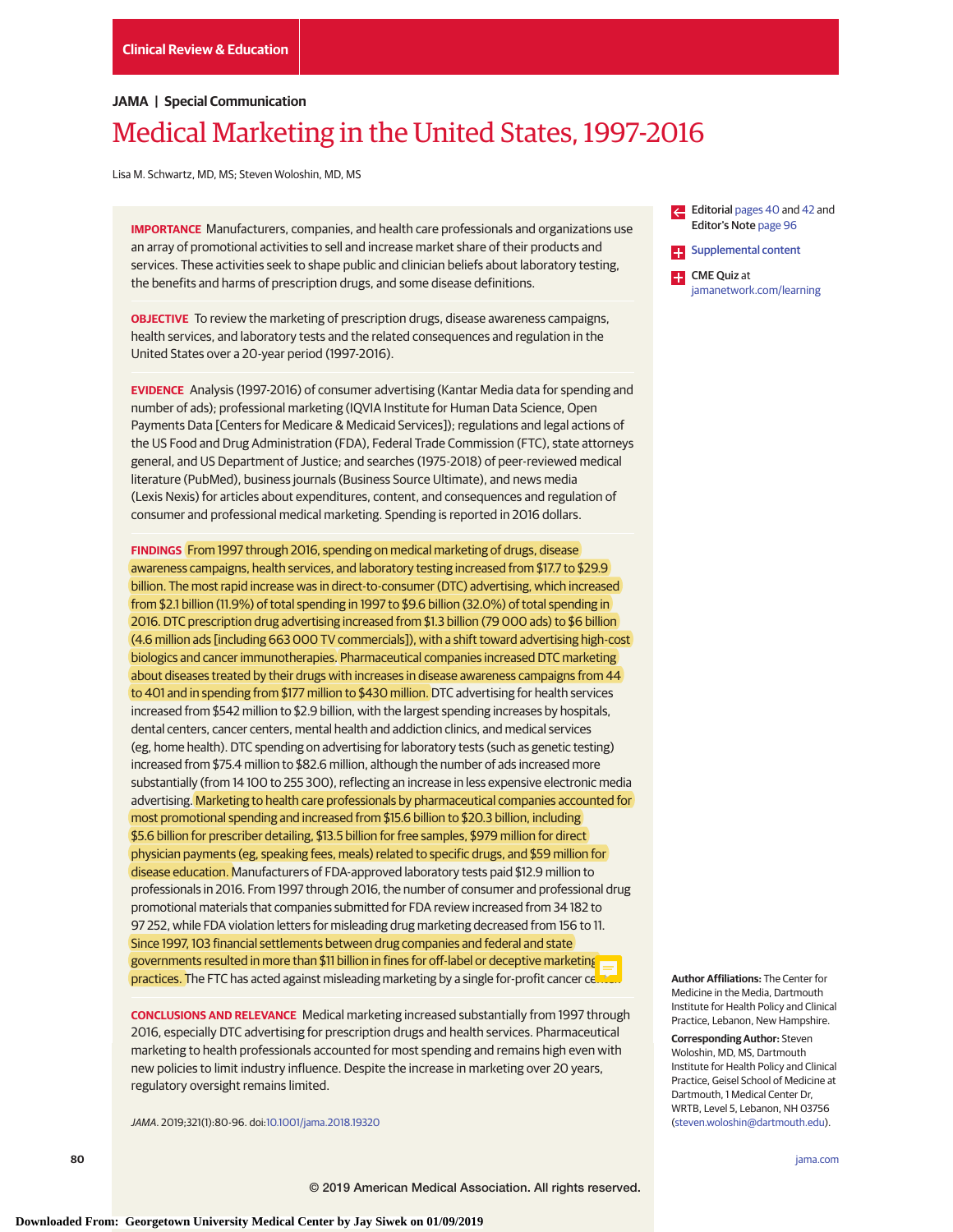ealth care spending in the United States is the highest in the world, totaling \$3.3 trillion—17.8% of the gross domestic product in 2016.<sup>1</sup> To capture market share and to expand the potential market, drug manufacturers, companies that manufacture clinical and home-based laboratory tests, and health care organizations use an array of promotional activities to sell their products and services. These activities seek to shape public and clinician perceptions about the benefits and harms of health care, prescription drugs, laboratory tests, and specific diseases and their definitions. Medical marketing influences behaviors and choices that can have important health consequences and also may adversely influence efforts to control unsustainable health care spending.

The marketing of medicine involves a complex interaction involving industry, organizations, and individuals involved in health care. Pharmaceutical and device manufacturers target health care professionals and health care organizations, and these companies, along with those that manufacture other clinical products and consumer-based products, target various health care organizations and audiences to generate sales directly (such as with marketing toward consumers, clinicians, pharmacy benefit managers, insurers, and employers) and indirectly (by funding patient advocacy organizations and opinion leaders who in turn generate interest in drugs, devices, testing, and other services).

This Special Communication reviews marketing of prescription drugs, disease awareness campaigns, health services, and laboratory tests to consumers and professionals, and examines the consequences and regulation of medical marketing in the United States over a 20-year period, from 1997 through 2016.

# **Methods**

Direct-to-consumer (DTC) and professional medical marketing for prescription drugs, disease awareness campaigns, health services, and laboratory tests in the United States from 1997 through 2016 were analyzed. Prescription drug marketing included DTC and professional branded advertising, detailing visits, free drug samples, direct physician and hospital payments (eg, speaker fees, food, travel); disease awareness marketing included unbranded DTC advertising and direct physician and hospital payments for disease education; health services included DTC advertising for hospitals, clinics, practices and services such as home health care; and laboratory testing included DTC advertising for commercial tests and home test kits and direct physician and hospital payments by laboratory manufacturers. Trends in medical marketing expenditures were analyzed with adjustment of all spending to 2016 dollars.<sup>2</sup> Overall spending on marketing for drugs and health services as a proportion of total US health care spending was determined, and regulatory oversight and legal actions related to medical marketing were assessed.

# DTC Marketing

For DTC advertising, data were obtained from Kantar Media, which monitors major media in national and local markets, for advertising running in 1997, 2004, 2008, 2012 and 2016 (selected to provide 4-year intervals for the more recent years and one 7-year interval to include the base year, 1997).

**Key Points**

**Question** How has the marketing of prescription drugs, disease awareness, health services, and laboratory tests in the United States changed from 1997 through 2016?

**Findings** From 1997 through 2016, medical marketing expanded substantially, and spending increased from \$17.7 to \$29.9 billion, with direct-to-consumer advertising for prescription drugs and health services accounting for the most rapid growth, and pharmaceutical marketing to health professionals accounting for most promotional spending.

**Meaning** There has been marked growth in expenditures on and extent of medical marketing in the United States from 1997 through 2016.

#### Marketing to Professionals

Annual professional drug promotion data (medical journal advertising, detailing, and free samples) from 1997 through 2016 were obtained from IQVIA Institute for Human Data Science. Because disease and drug promotion cannot be distinguished, all spending was counted toward drug promotion because these products likely represent the majority of spending.

Physician and teaching hospital nonresearch payments were determined using the Open Payments 2016 general payment data set, excluding nonmarketing payments (royalties, and licenses). These data were not available for 1997. Company websites and products associated with payments (when available) were used to identify pharmaceutical and laboratory test manufacturers. Consistent with company explanations, $3$  only payments for speaker fees, honoraria, and education not related to a specific drug (ie, unbranded disease education) were counted toward disease awareness marketing.

# Regulatory Oversight of Medical Marketing

To determine regulatory and legal actions, the US Food and Drug Administration (FDA), the Federal Trade Commission (FTC), and all state attorneys general websites were searched, and staff were contacted by phone and email at the FDA Office of Prescription Drug Promotion (OPDP) and Center for Devices and Radiologic Health [which regulates laboratory testing]), the FTC Bureau of Consumer Protection, and Public Citizen (which provided data from its analyses ofmajor financial settlements between drug companies and federal and state governments).

#### Literature Search

The peer-reviewed medical literature (PubMed), business journals (Business Source Ultimate), and news media (Lexis Nexis) were searched from January 1975 to June 2018 for articles about expenditures, content, consequences, and regulation of DTC or professional medical marketing (or advertising) for prescription drugs, disease (ie, disease awareness), health services from hospitals, academic medical or cancer centers or practices, and laboratory testing, including genetic tests (see eAppendix in the [Supplement](https://jama.jamanetwork.com/article.aspx?doi=10.1001/jama.2018.19320&utm_campaign=articlePDF%26utm_medium=articlePDFlink%26utm_source=articlePDF%26utm_content=jama.2018.19320) for search strategy and specific search terms). Web of Science searches were performed for key articles. Search results are presented for marketing characteristics (eg, strategies or content) and influence of marketing (eg, utilization, prescribing) if identified.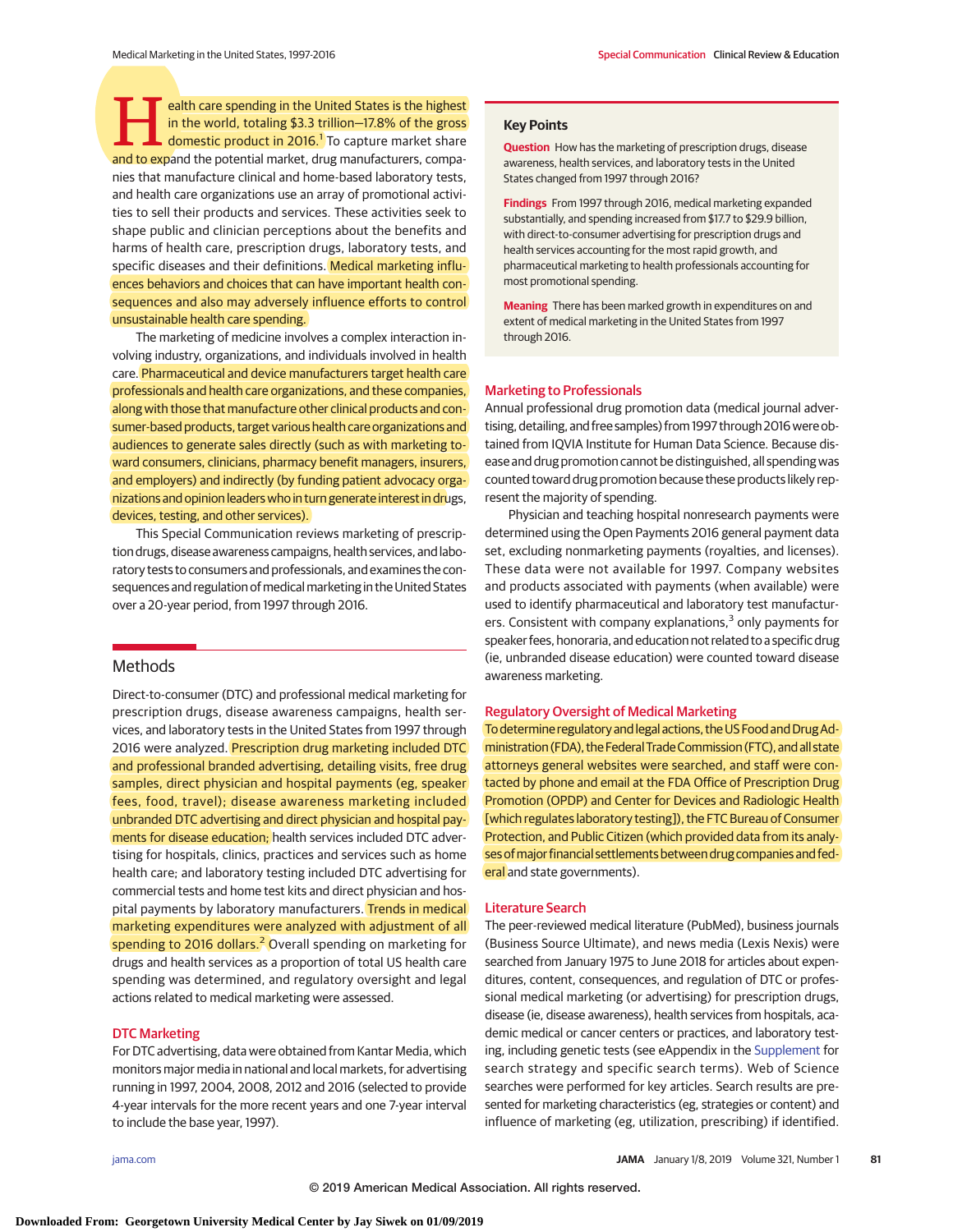#### Figure 1. Medical Marketing 1997 vs 2016



When multiple studies of similar quality were available, the most current evidence was reported.

# Results

From 1997 through 2016, total annual spending on the marketing of prescription drugs, disease awareness campaigns, health services, and laboratory testing increased from \$17.7 billion to \$29.9 billion. Marketing to medical professionals accounted for the highest proportion of spending, increasing from \$15.6 billion in 1997 (88% of total spending) to \$20.3 billion in 2016 (68% of total spending), with most spending for marketing of prescription drugs. The most rapid change in spending was for DTC advertising, which increased from \$2.1 billion (11.9% of total spending) to \$9.6 billion (32.1% of total spending) (Figure 1).

Overall prescription drug marketing investment increased more slowly than corresponding US spending (eTable in the [Supple](https://jama.jamanetwork.com/article.aspx?doi=10.1001/jama.2018.19320&utm_campaign=articlePDF%26utm_medium=articlePDFlink%26utm_source=articlePDF%26utm_content=jama.2018.19320)[ment\)](https://jama.jamanetwork.com/article.aspx?doi=10.1001/jama.2018.19320&utm_campaign=articlePDF%26utm_medium=articlePDFlink%26utm_source=articlePDF%26utm_content=jama.2018.19320). From 1997 through 2016, marketing for prescription drugs and disease awareness campaigns increased from \$17.1 billion to \$26.9 billion (60% increase), whereas total US drug spending increased from \$116.5 billion to \$328.6 billion (180% increase). Drug marketing as a proportion of total US drug spending decreased from 14.7% to 8.2%.

For health services, spending on marketing increased faster than corresponding totalUS spending.Marketing spendingincreased from \$542 million to \$2.9 billion (430% increase), whereas spending on health services increased from \$1.2 trillion to \$2.2 trillion (90% increase). Health services marketing as a proportion of total US health services are ending increased from 0.05% to 0.13%.

# DTC Marketing

#### Prescription Drugs

Spending onDTC advertising increased from \$1.3 billion in 1997 to \$6 billion in 2016. The number advertisements (occurrences, not unique advertisements) increased from 79 000 (including 72 000 television commercials) in 1997 to 4.6 million (663 000 television commercials) in 2016. The spending increase paralleled a shift to more costly television commercials, which exceeded spending for print advertising in the late 1990s. Annual spending increased in the early 2000s, then declined until around 2012, then increased again (Figure 2).

Advertising spending for prescription drugs increased across all therapeutic categories, with 3 exceptions. There were substantial declines for allergy and cholesterol drugs, and a smaller decline for osteoporosis drugs (Figure 3). In each case for these 3 categories of drugs, the larger advertising campaigns in 1997 ended as topselling products lost patent protection (statins and bisphosphonates) or became available over-the-counter (antihistamines), without replacement by equally large advertising campaigns for new drugs in the category. Spending increases from 1997 through 2016 were greatest for drugs for diabetes/endocrine diseases (from \$22 million to \$725 million), dermatology conditions (\$67 million to \$605 million), pain/central nervous system disorders (\$56 million to \$542 million), arthritis (\$27 million to \$484 million), cardiac diseases (\$0 to \$379 million) and cancer (\$3 million to \$274 million), largely reflecting competition among expensive new biologics and cancer therapies. Figure 3 highlights spending changes for the top 10 therapeutic categories in 1997 and 2016.

#### Disease Awareness Campaigns

From 1997 through 2016, the number of DTC awareness campaignsunbranded advertising promoting a disease without mentioning the drug or indication—increased from 44 to 401, and spending increased from \$177 million to \$430 million (Table 1). The leading issues covered in these campaigns were public health concerns (smoking cessation, hepatitis C), symptom diagnoses (insomnia, migraine), mental health disorders (attention-deficit-hyperactivity-disorder, depression), and conditions not conventionally considered medical problems (low testosterone, dry eye disease). A notable change in 2016 was the promotion of highly specialized conditions (eg, exocrine pancreatic insufficiency, pseudobulbar affect).

#### Health Services

From 1997 through 2016, DTC health service advertising increased from \$542 million to \$2.89 billion (Table 2). The number of advertisements increased from 912 000 (including 909 000 television commercials) to 17.6 million (3 555 000 television commercials).

Health services advertising appeared mostly on television or in newspapers (Figure 2). Electronic advertising increased since 2000 (from \$0 in 1997 to \$653 million in 2016), exceeding newspaper advertising in 2016. Outdoor advertising, including billboards, transit banners, and transit posters, increased from \$55 million in 1997 to \$333 million in 2016, representing 96% of all medical-related DTC outdoor advertising.

Hospitals and health care systems accounted for most DTC health services advertising, with the largest proportional increases for cancer centers (from \$18 million to \$200 million), mental health and addiction services (from \$2 million to \$162 million), cosmetic surgery (from \$6 million to \$93 million), and back and neck pain (from \$3 million to \$89 million). In 2016, hospitals, health and medical services (eg, physical therapy), dental, and cancer centers accounted for the highest amount of advertising spending for health services. Clinician practice advertising increased from \$11 million in 1997 to \$61 million in 2016.

Advertising also increased for 2 experimental or controversial services: stem cell clinic advertising increased from \$0.9 million in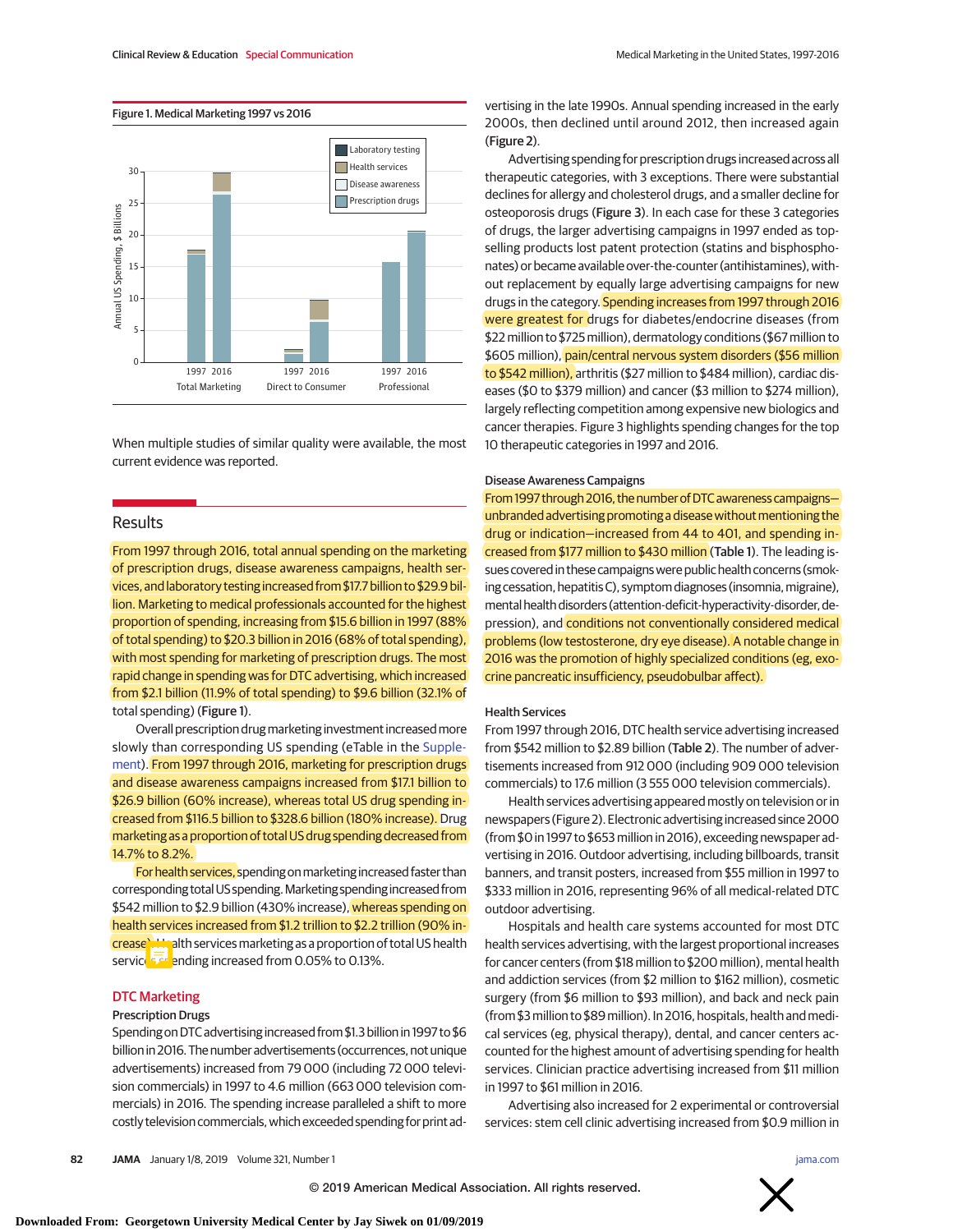# Figure 2. Direct-to-Consumer Advertising for Drugs and Health Services



The outdoor category includes billboards and mass transit posters and banners.



Box colors vary for differentiation purposes only, to assist with viewing.

2012 to \$11.3 million in 2016, and mobile screening services increased from \$1.4 million in 2004, peaking at \$8.4 million in 2012, and declining to \$4.1 million in 2016.

# Laboratory Testing

DTC laboratory test advertising varied over the time period, from \$75.4million in 1997, peaking at \$157.8million in 2004, and declining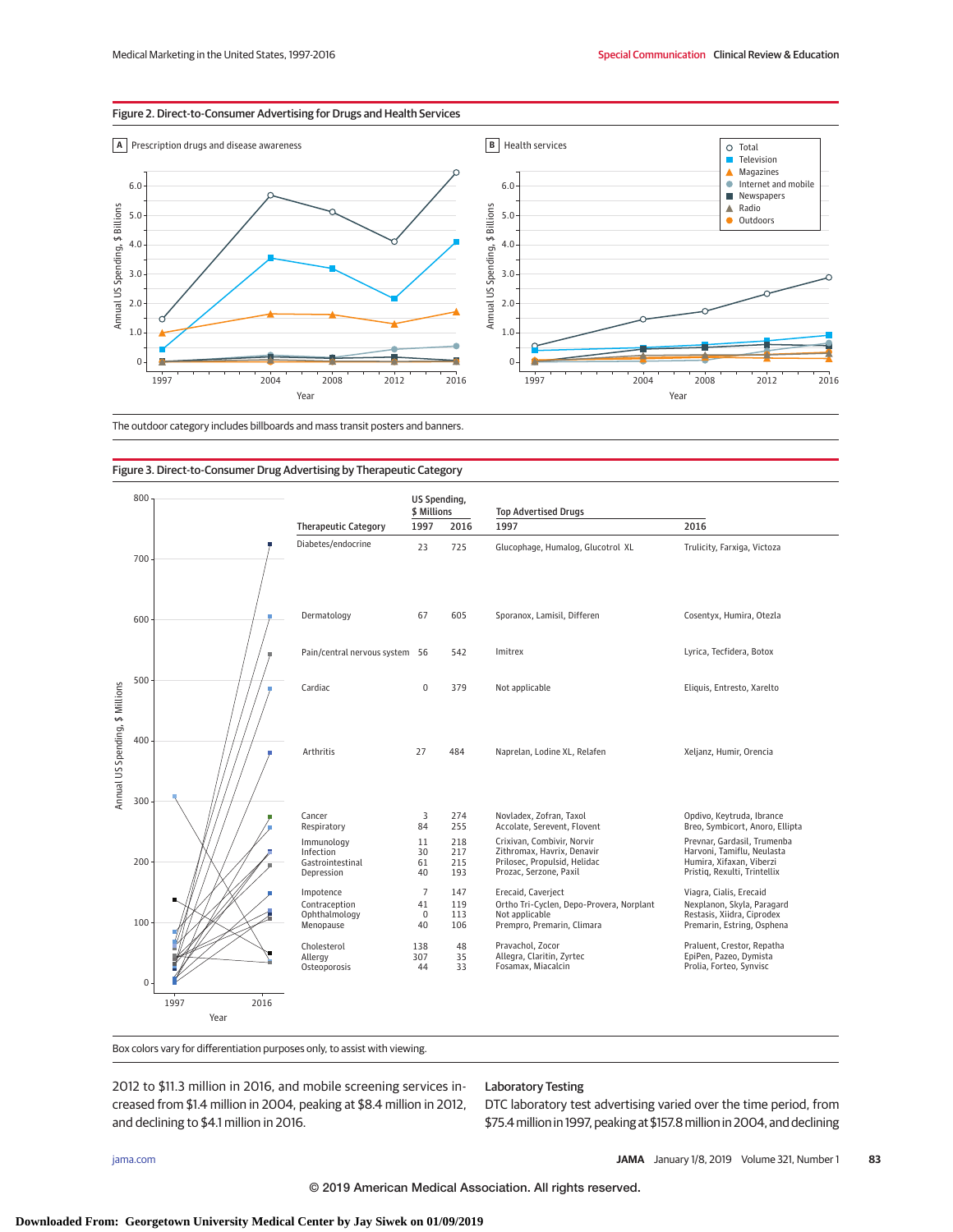|      | Table 1. Direct-to-Consumer Pharmaceutical Company Disease Awareness Advertising Campaigns for 1997, 2004, 2008, 2012, and 2016 <sup>a</sup> |                                          |                                             |                                                        |  |  |
|------|----------------------------------------------------------------------------------------------------------------------------------------------|------------------------------------------|---------------------------------------------|--------------------------------------------------------|--|--|
| Year | No. of<br><b>Campaigns</b>                                                                                                                   | Condition                                | <b>Advertising Spending,</b><br>\$ Millions | Linked Drugsb                                          |  |  |
| 1997 | 44                                                                                                                                           |                                          | 177                                         |                                                        |  |  |
|      |                                                                                                                                              | Smoking cessation                        | 27                                          | Bupropion (Zyban)                                      |  |  |
|      |                                                                                                                                              | Migraine headache                        | 17                                          | Naratriptan (Amerge)                                   |  |  |
|      |                                                                                                                                              | H pylori (duodenal ulcer)                | 17                                          | Omeprazole (Prilosec)/Clarithromycin (Biaxin)          |  |  |
|      |                                                                                                                                              | Osteoporosis                             | 13                                          | Raloxifene (Evista)                                    |  |  |
|      |                                                                                                                                              | Insomnia                                 | 14                                          | Zolpidem (Ambien)                                      |  |  |
| 2004 | 115                                                                                                                                          |                                          | 286                                         |                                                        |  |  |
|      |                                                                                                                                              | High blood pressure                      | 65                                          | Valsartan (Diovan)                                     |  |  |
|      |                                                                                                                                              | Deep vein thrombosis                     | 35                                          | Enoxaparin (Lovenox)                                   |  |  |
|      |                                                                                                                                              | Migraine headache                        | 20                                          | Almotriptan (Axert); Topiramate (Topamax)              |  |  |
|      |                                                                                                                                              | Peripheral artery disease                | 15                                          | Clopidogrel (Plavix)                                   |  |  |
|      |                                                                                                                                              | Insomnia                                 | 13                                          | Zolpidem (Ambien)                                      |  |  |
| 2008 | 179                                                                                                                                          |                                          | 238                                         |                                                        |  |  |
|      |                                                                                                                                              | Smoking cessation                        | 88                                          | Varenicline (Chantix)                                  |  |  |
|      |                                                                                                                                              | Peripheral artery disease                | 20                                          | Clopidogrel (Plavix)                                   |  |  |
|      |                                                                                                                                              | <b>Diabetes</b>                          | 13                                          | Insulin glargine injection (Lantus)                    |  |  |
|      |                                                                                                                                              | Migraine headache                        | 12                                          | Sumatriptan (Imitrex); Sumatriptan/naproxen (Treximet) |  |  |
|      |                                                                                                                                              | Attention-deficit-hyperactivity-disorder | 9                                           | Guanfacine extended-release (Intuniv)                  |  |  |
| 2012 | 223                                                                                                                                          |                                          | 265                                         |                                                        |  |  |
|      |                                                                                                                                              | Shingles                                 | 66                                          | Zoster vaccine live (Zostavax)                         |  |  |
|      |                                                                                                                                              | Migraine                                 | 19                                          | OnabotulinumtoxinA (Botox)                             |  |  |
|      |                                                                                                                                              | Chronic obstructive pulmonary disease    | 19                                          | Fluticasone/salmeterol (Advair)                        |  |  |
|      |                                                                                                                                              | Insomnia                                 | 17                                          | Eszopiclone (Lunesta)                                  |  |  |
|      |                                                                                                                                              | Low testosterone                         | 17                                          | Testosterone (Androgel)                                |  |  |
| 2016 | 401                                                                                                                                          |                                          | 430                                         |                                                        |  |  |
|      |                                                                                                                                              | Chronic dry eye                          | 40                                          | Lifitegrast ophthalmic (Xiidra)                        |  |  |
|      |                                                                                                                                              | Opioid-induced constipation              | 37                                          | Naloxegol (Movantik)                                   |  |  |
|      |                                                                                                                                              | Exocrine pancreatic insufficiency        | 36                                          | Pancrelipase (Creon)                                   |  |  |
|      |                                                                                                                                              | Hepatitis C                              | 35                                          | Sofosbuvir (Sovaldi)                                   |  |  |
|      |                                                                                                                                              | Diabetic neuropathy                      | 28                                          | Pregabalin (Lyrica)                                    |  |  |
|      |                                                                                                                                              |                                          |                                             |                                                        |  |  |

<sup>a</sup> Years were selected to provide 4-year intervals for the more recent time frames and one 7-year interval to include the base year (1997). Reported conditions indicate the 5 highest spending campaigns for each time frame, for which reason, advertising spending subcategories will not sum to the total for the year. Source: Kantar Media.

<sup>b</sup> Listed by nonproprietary drug name (brand name, sponsor of the awareness campaign for the condition).

to \$82.6 million in 2016 (Table 3). The number of advertisements increased from 14 100 to 255 300, with the proportion of electronic media increasing from 0% to 82%.

In 1997, DTC advertising spending for laboratory testing was almost exclusively for pregnancy/fertility tests, HIV tests, and glucose monitors, whereas by 2016, 64% of DTC advertising spending was for genetic tests. AncestryDNA, the highest advertiser, spent \$38 million in 2016, largely for commercials promoting genealogy and ethnicity DNA tests<sup>5</sup> Other advertised genetic tests were for cellular age, based on telomere length; statin-related muscle adverse effects; personalized diet or exercise recommendations; and food intolerance. In 2016, companies spent \$3.8 million on mostly electronic advertising for direct access testing.

# Professional Marketing

#### Prescription Drugs

Spending on product detailing to professionals (typically face-toface office and hospital visits by more than 70 000 pharmaceutical company sales representatives),was similar in 1997 and 2016: approximately \$5 billion (Figure 4) with an estimated return on investment, based on a 2001 analysis, of 2 to 1 overall and 10 to 1 for new branded drugs.<sup>7</sup> Spending on free drug samples, distributed by sales representatives (including online request), increased from \$8.9 billion in 1997 to \$13.5 billion in 2016. Medical journal advertising declined from \$744 million in 1997 to \$119 million in 2016.

In 2016, companies paid physicians and teaching hospitals \$978.96 million for nonresearch activities (Table 4), including \$381.13 million to serve as faculty or speakers presenting companydeveloped materials during lunch or dinner talks. Other payments were for consulting (\$210.05), food and beverages (\$164.21 million), travel and lodging (\$96.9 million), and honoraria (14.64 million).

# Disease Awareness Marketing

In 2016, pharmaceutical companies paid physicians and teaching hospitals \$58.95 million for disease awareness education, including speaker fees at company events (\$51.18 million), honoraria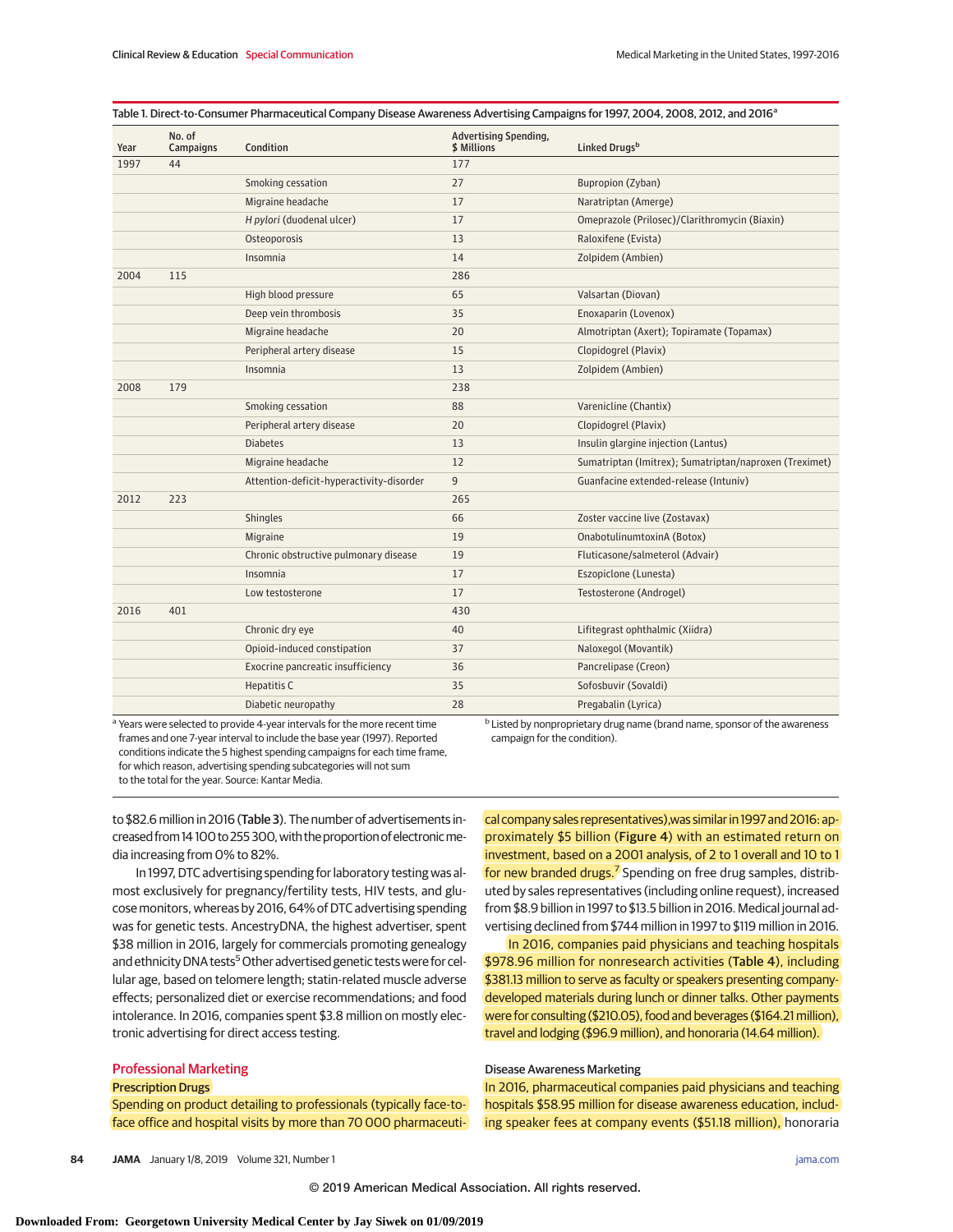|                                                                         | Annual Advertising, \$ Millions |                |                |                    |                    |
|-------------------------------------------------------------------------|---------------------------------|----------------|----------------|--------------------|--------------------|
|                                                                         | 1997                            | 2004           | 2008           | 2012               | 2016               |
| Total                                                                   | 542                             | 1453           | 1733           | 2336               | 2887               |
| No. of advertisements (%) <sup>b</sup>                                  | 912000                          | 2 195 000      | 6165000        | 15 300 000         | 17 600 000         |
| Television                                                              | 909 000 (99)                    | 1 367 000 (62) | 2009000 (33)   | 2769000 (18)       | 3 5 5 5 0 0 0 (20) |
| Internet and mobile                                                     | $\mathbf{0}$                    | 569 000 (26)   | 1929000 (31)   | 9 5 1 5 0 0 0 (62) | 9915000 (56)       |
| Hospitals and clinics                                                   | 482                             | 1166           | 1394           | 1877               | 2375               |
| Hospitals and health care systems                                       | 396                             | 813            | 915            | 1156               | 1418               |
| <b>Dental centers</b>                                                   | 29                              | 72             | 114            | 202                | 254                |
| Cancer centers                                                          | 18                              | 52             | 74             | 165                | 200                |
| Mental health and addiction                                             | $\overline{2}$                  | 5              | $\overline{7}$ | 62                 | 162                |
| Cosmetic surgery                                                        | 6                               | 40             | 55             | 77                 | 93                 |
| Back or neck pain                                                       | 3                               | 10             | 13             | 43                 | 89                 |
| Eye surgery                                                             | $\overline{3}$                  | 81             | 83             | 68                 | 55                 |
| Chiropractor                                                            | 6                               | 18             | 17             | 18                 | 25                 |
| Fertility and sexual medicine                                           | 0.6                             | 8              | 5              | 12                 | 12                 |
| Pediatric                                                               | $\overline{3}$                  | 5              | 8              | 9                  | 11                 |
| Women's health and gynecology                                           | 0.6                             | 3              | 3              | 12                 | 10                 |
| Hair restoration                                                        | 9                               | 26             | 62             | 11                 | 8                  |
| Imaging                                                                 | $\overline{3}$                  | 11             | 6              | 6                  | 8                  |
| <b>Blood banks</b>                                                      | 0.2                             | $\overline{7}$ | 9              | $\overline{4}$     | $\overline{7}$     |
| Asthma and allergy                                                      | 0.2                             | $\overline{2}$ | $\overline{2}$ | $\overline{2}$     | 6                  |
| Podiatry                                                                | 0.7                             | 5              | $\overline{7}$ | 9                  | 5                  |
| Experimental or controversial<br>services                               |                                 |                |                |                    |                    |
| Stem cell clinics <sup>c</sup>                                          | $\pmb{0}$                       | 0.3            | 0.2            | 0.9                | 11.3               |
| Mobile screening<br>(Life Line, HealthFair)                             | $\Omega$                        | 1.4            | 1.2            | 8.4                | 4.1                |
| Clinician practices<br>(physicians, nurses,<br>chiropractors, dentists) | 11                              | 76             | 77             | 86                 | 61                 |
| Health and medical services<br>(eg. physical therapy.<br>home health)   | 49                              | 211            | 261            | 373                | 451                |

#### Table 2. Direct-to-Consumer Advertising of Health Services From 1997 through 2016a

a Advertising data for all reported years are from Kantar Media. Numbers may not sum to totals because of rounding and miscellaneous categories.

<sup>b</sup> Includes television, radio, newspaper, magazine, internet, and mobile and Knoepfler.<sup>4</sup>

advertising. Data were not available for outdoor and cinema advertising.

<sup>c</sup> Includes all clinics with stem cell in name of provider except for 2016, which also includes clinics marketing stem cell therapies in 2016 identified by Turner

(\$2.04 million), and education (\$4.13 million) not related to specific products (Table 4). Some manufacturers acknowledged that they fund "unbranded informational presentations to promote disease state awareness to health care professionals."<sup>3</sup> Almost all speaker fees were for company events (97%) rather than accredited continuing medical education.

#### Laboratory Testing

Manufacturers of FDA-approved laboratory tests made \$12.9 million in nonresearch payments to physicians and teaching hospitals in 2016 (Table 4), including speaker fees for company-sponsored education (\$2.04 million), food and beverages (\$2.54 million), and consulting (\$4.06 million).

# Regulation

Key regulatory activities are summarized in Table 5, and the regulatory process for each type of marketing is shown in eFigure 1 in the [Supplement.](https://jama.jamanetwork.com/article.aspx?doi=10.1001/jama.2018.19320&utm_campaign=articlePDF%26utm_medium=articlePDFlink%26utm_source=articlePDF%26utm_content=jama.2018.19320)

# Prescription Drugs

The OPDP, which regulates consumer and professional promotional materials<sup>13</sup> received an increasingly high volume of submissions from 1997 (34 182) through 2016 (97 252) (Figure 5; Table 5). At the same time, violation letters issued for prescription drug advertising decreased from 156 to 11. Violation letters prior to 2007 mostly involved marketing unapproved doses and uses,<sup>17</sup> but by 2014-2015, most letters involved inadequate risk information, including an increasing proportion addressing websites, sponsored links, or social media platforms.<sup>18</sup> In 2016, the FDA reviewed 41% of core materials (ie, key messages, important risk disclosures) for new drugs or indications prior to launch—a critically important institutional performance measure.<sup>8</sup>

In response to complaints or initiating civil legal actions, the Consumer Protection Branch of the US Department of Justice and State attorneys general offices reached 103 settlements, 91% (n=94) since 2007, resulting in more than \$10.5 billion in financial penalties for unlawful (most commonly off-label) promotion.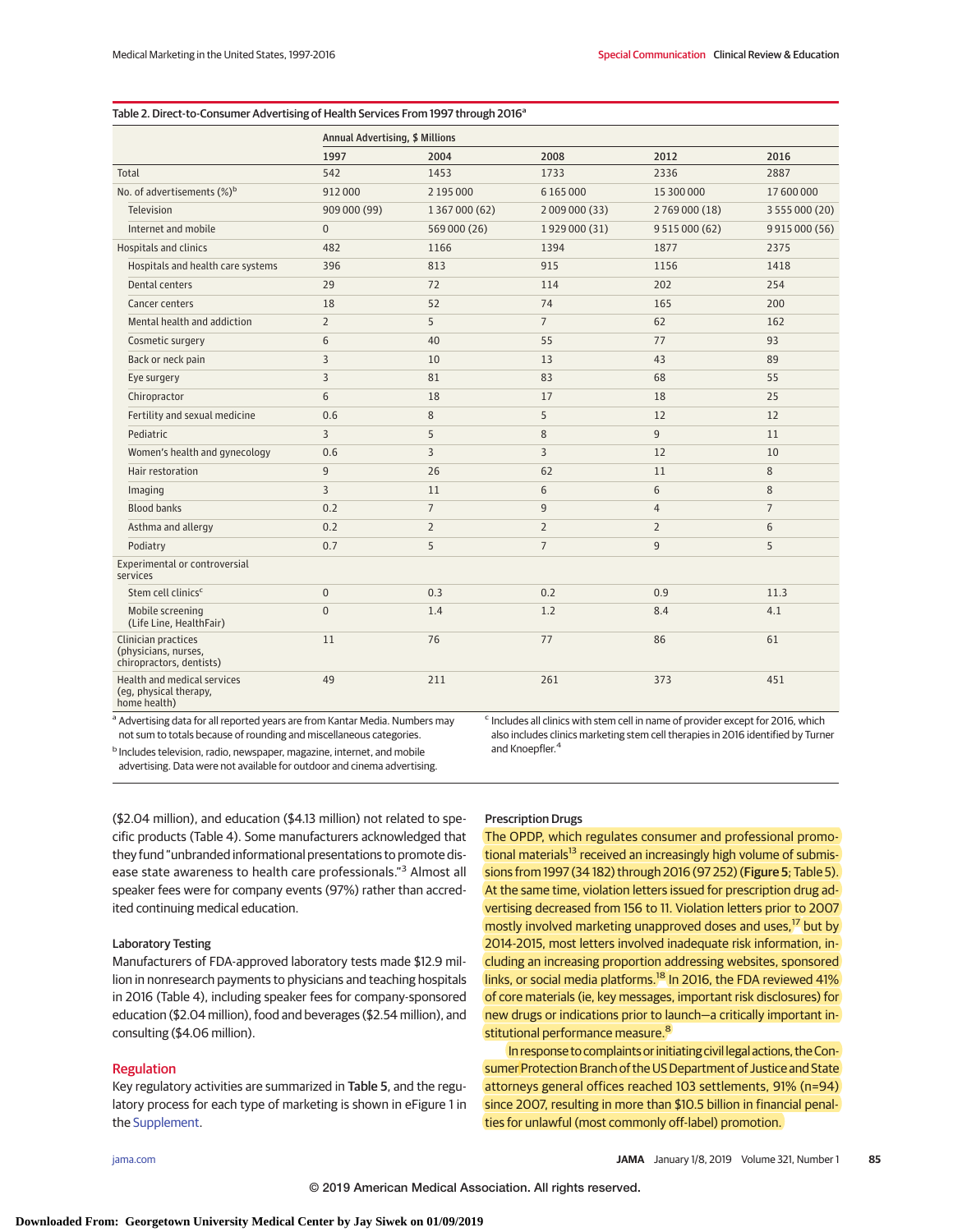# Table 3. Direct-to-Consumer Advertising for Laboratory Testing From 1997 through 2016

|                                                                       | Annual Advertising, \$ Millions <sup>a</sup>          |                                                                                                    |                                                                              |                                                                                        |                                                      |
|-----------------------------------------------------------------------|-------------------------------------------------------|----------------------------------------------------------------------------------------------------|------------------------------------------------------------------------------|----------------------------------------------------------------------------------------|------------------------------------------------------|
|                                                                       | 1997                                                  | 2004                                                                                               | 2008                                                                         | 2012                                                                                   | 2016                                                 |
| Laboratory tests (total)                                              | 75.4                                                  | 157.8                                                                                              | 125.3                                                                        | 102.2                                                                                  | 82.6                                                 |
| No. of advertisements <sup>b</sup>                                    | 14 100                                                | 101900                                                                                             | 112 300                                                                      | 339000                                                                                 | 255 300                                              |
|                                                                       |                                                       |                                                                                                    |                                                                              |                                                                                        |                                                      |
| Television                                                            | 14 000 (99)                                           | 96 400 (95)                                                                                        | 63 000 (56)                                                                  | 106 700 (31)                                                                           | 36 200 (14)                                          |
| Internet and mobile                                                   | $\Omega$                                              | 5200(5)                                                                                            | 29 500 (27)                                                                  | 190 300 (56)                                                                           | 209 400 (82)                                         |
| Home test kits <sup>b</sup>                                           | 75.4                                                  | 157.8                                                                                              | 125.3                                                                        | 99.4                                                                                   | 78.8                                                 |
| No. of advertised tests                                               | 20                                                    | 46                                                                                                 | 65                                                                           | 78                                                                                     | 97                                                   |
| Top 3 advertised tests <sup>c</sup>                                   | EPT pregnancy;<br>Confide HIV: Fact<br>Plus pregnancy | One Touch Ultra<br>qlucose;<br>Accu-Chek<br>Compact glucose;<br><b>First Response</b><br>pregnancy | Freestyle glucose;<br><b>First Response</b><br>pregnancy; Contour<br>qlucose | Onetouch Verioiq<br>glucose; First<br>Response pregnancy;<br>Accu-Chek Nano<br>qlucose | AncestryDNA;<br>23andMe; First<br>Response pregnancy |
| Top 3 categories <sup>c</sup>                                         | Pregnancy,<br>fertility; HIV;<br>glucose meters       | Glucose meters;<br>pregnancy,<br>fertility; breast<br>self-exam kit                                | Glucose meters;<br>pregnancy, fertility;<br>drug testing kit                 | Glucose meters;<br>genetic; pregnancy,<br>fertility                                    | Genetic; pregnancy;<br>qlucose                       |
| Tests by category                                                     |                                                       |                                                                                                    |                                                                              |                                                                                        |                                                      |
| Genetic                                                               | $\Omega$                                              | $\Omega$                                                                                           | 1.4                                                                          | 3.8                                                                                    | 52.6                                                 |
| Ancestry, traits, carrier, health                                     | $\overline{0}$                                        | $\Omega$                                                                                           | 0.2                                                                          | 0.7                                                                                    | 52.1                                                 |
| Paternity                                                             | $\mathbf{0}$                                          | $\Omega$                                                                                           | 1.2                                                                          | 3.1                                                                                    | 0.5                                                  |
| Pregnancy, fertility, ovulation                                       | 55.7                                                  | 47.9                                                                                               | 38.7                                                                         | 28.7                                                                                   | 14.3                                                 |
| Glucose monitors                                                      | 2.8                                                   | 108                                                                                                | 81.2                                                                         | 64.1                                                                                   | 10.4                                                 |
| <b>HIV tests</b>                                                      | 16.4                                                  | 0.3                                                                                                | 0.001                                                                        | 0.7                                                                                    | 0.02                                                 |
| Breath tests (eg, H pylori)                                           | $\overline{0}$                                        | $\mathbf{0}$                                                                                       | 0.2                                                                          | 0.2                                                                                    | 0.5                                                  |
| Drugs of abuse testing                                                | $\overline{0}$                                        | $\Omega$                                                                                           | 2.1                                                                          | 0.7                                                                                    | 0.1                                                  |
| Tests completed at laboratory<br>(direct access testing) <sup>d</sup> | <b>NA</b>                                             | <b>NA</b>                                                                                          | <b>NA</b>                                                                    | 2.8                                                                                    | 3.8                                                  |

Abbreviation: NA, not applicable.

<sup>a</sup> Advertising data for all reported years are from Kantar Media. Data are reported as No. or as No. (%).

advertising spending, and include television, radio, newspaper, magazine, internet, and mobile advertising. Data were not available for outdoor, cinema.

<sup>b</sup> Home test kits identified as Kantar's category "in-home tests."

<sup>d</sup> Tests done at laboratory identified from industry report of top 20 companies and first 10 pages of Google searches ("order my own blood tests" and "order labs").

<sup>c</sup> Listed categories and individual tests indicate those with the highest





IQVIA provided the yearly data, based on monthly, nationally representative audits of approximately 4000 office physicians in 19 specialties. Sample spending used suggested retail prices except for hospital detailing from 1997 to 2000 (IMS data reported by Kaiser Foundation). Spending for meetings and events was not included (reported to have declined from \$2.1 million to \$0.8 million between 2001 and 2010; data from Kornfield et al<sup>6</sup>).

# Disease Awareness Campaigns

The FDA 2004 guidance for industry on awareness advertising, which included standards such as unbranded campaigns not visually resembling branded campaigns, and avoiding encouragement of self-diagnosis and self-treatment,<sup>9,10</sup> was withdrawn in 2015 and has not been replaced. The FTC has jurisdiction toensure that unbranded advertising is not misleading, but it has not taken any regulatory action. Whether the FDA has requested any FTC investigations is unknown.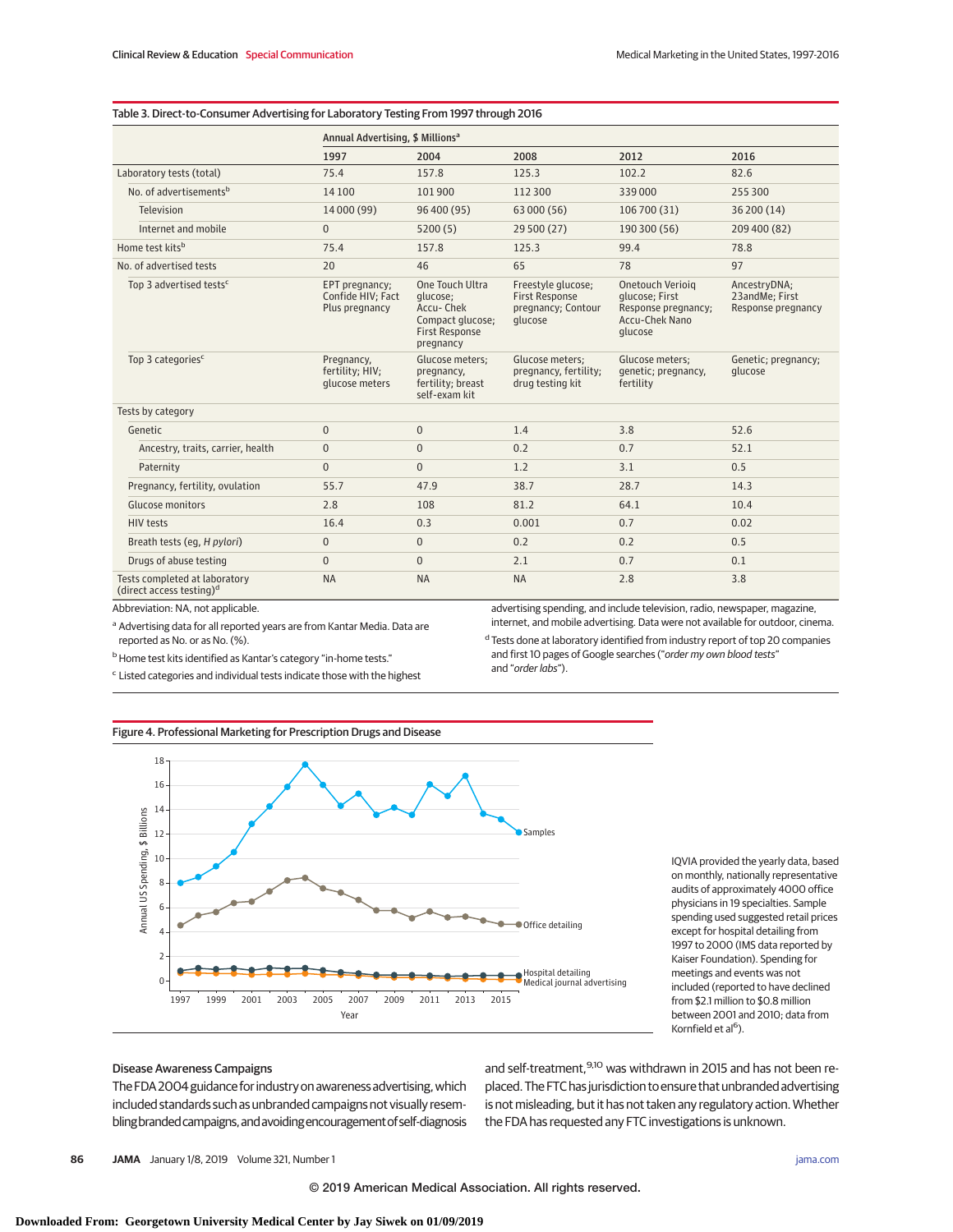Table 4. Pharmaceutical and Laboratory Test Manufacturer Nonresearch Payments to Physicians and Teaching Hospitals in 2016<sup>a</sup>

|                                                            | Payment, \$ Millions |                             |                         |  |
|------------------------------------------------------------|----------------------|-----------------------------|-------------------------|--|
| <b>Payment Category</b>                                    | <b>Drugs</b>         | <b>Disease</b> <sup>b</sup> | <b>Laboratory Tests</b> |  |
| Faculty or speaker                                         |                      |                             |                         |  |
| Company event, not CME                                     | 381.13               | 51.18                       | 2.04                    |  |
| <b>Unaccredited CMF</b>                                    | 10.29                | 0.83                        | 0.09                    |  |
| <b>Accredited CME</b>                                      | 0.05                 | 0.77                        | 0.03                    |  |
| Honoraria                                                  | 14.64                | 2.04                        | 0.57                    |  |
| Education                                                  | 4.61                 | 4.13                        | 0.95                    |  |
| Food and beverages                                         | 164.21               | $\Omega$                    | 2.54                    |  |
| Travel and lodging                                         | 96.90                | $\Omega$                    | 1.02                    |  |
| Grant                                                      | 72.30                | $\Omega$                    | 0.32                    |  |
| Consulting                                                 | 210.05               | $\Omega$                    | 4.06                    |  |
| Entertainment                                              | 0.02                 | $\Omega$                    | 0.003                   |  |
| Gift                                                       | 0.55                 | $\Omega$                    | 1.07                    |  |
| Charitable contribution                                    | 7.38                 | $\Omega$                    | 0.11                    |  |
| Current or prospective ownership<br>or investment interest | 7.98                 | $\Omega$                    | $\Omega$                |  |
| Space rental or facility fee                               | 8.84                 | $\Omega$                    | 0.09                    |  |
| Total 2016 nonresearch payments                            | 978.95               | 58.95                       | 12.90                   |  |

Abbreviation: CME, continuing medical education.

a Data from Open Payments 2016–Centers for Medicare & Medicaid Services. Individual categories may not sum to totals because of rounding.

<sup>b</sup> Indicates non–drug-related payments for unbranded disease state education (per open payment explanations from pharmaceutical companies). To avoid overcounting, non–drug-related payments for food and beverages (\$12.6 million), travel and lodging (\$20.9 million), and entertainment (\$3000) were counted toward drugs.

# Health Services

State attorneys general, who regulate nonprofit organizations, have not initiated any action against deceptive consumer advertising for health services. In 1996, the FTC, which regulates for-profit organizations, took its only action against Cancer Treatment Centers of America for unsubstantiated survival claims,<sup>11</sup> requiring unrepresentative patient testimonials to include a disclaimer "No case is typical. You should not expect these results."

In 2018, after a number of patients had been harmed, the FDA ordered permanent closure of 2 stem cell clinics that offered unapproved and unproven products.<sup>19</sup>

#### Laboratory Testing

The FTC has never acted against misleading laboratory test promotion, nor have state attorneys general, except for a 2016 settlement against DirectLabs and LabCorps for violating New York state law forbidding selling of direct access testing.<sup>12</sup>

The FDA Center for Devices and Radiological Health Division of Premarket and Labeling Compliance, which regulates promotion of prescription-only tests, has issued an increased number of viola-tion letters regarding genetic test promotion (eFigure 2 in the [Supple](https://jama.jamanetwork.com/article.aspx?doi=10.1001/jama.2018.19320&utm_campaign=articlePDF%26utm_medium=articlePDFlink%26utm_source=articlePDF%26utm_content=jama.2018.19320)[ment\)](https://jama.jamanetwork.com/article.aspx?doi=10.1001/jama.2018.19320&utm_campaign=articlePDF%26utm_medium=articlePDFlink%26utm_source=articlePDF%26utm_content=jama.2018.19320). Prior to 2010, only 1 of 18 (5.6%) letters concerned promotion of unapproved genetic tests, compared with 36 of 38 (94.7%) from 2010 to 2017, including directing 23andMe to cease DTC marketing of genetic health tests. In 2017, the FDA approved DTC marketing by 23andMe of such tests to predict risk for 10 diseases (including late-onset Alzheimer disease) and BRCA testing for genetic mutations among persons of Ashkenazi Jewish ethnicity. The FDA also announced plans to exempt other 23andMe genetic health tests from review, as well as tests from other companies after first test approval,<sup>20</sup> essentially approving companies rather than tests.

No violation letters have mentioned misleading claims or concerns about companies marketing genetic tests without premarket approval provided the tests require a physician order, reflecting current FDA policy.

# **Discussion**

From 1997 through 2016, spending on medical marketing increased substantially from \$17.7 to \$29.9 billion. Although spending on DTC advertising for prescription drugs and health services increased the fastest, spending on pharmaceutical marketing to professionals consistently accounted for most promotional spending, despite efforts to limit industry entanglements. Although marketing expanded over 20 years, regulatory oversight remains relatively limited.

Increased medical marketing reflects a convergence of scientific, economic, legal, and social forces. As more drugs and devices and medical advances convert once-fatal diseases into chronic illnesses and with renewed interest in prevention for some diseases, the marketing of tests, treatments, and services has expanded. An aging more insured population, with Medicare Part D, the Affordable Care Act, and a receptivity to lifestyle interventions, has expanded the customer reservoir. More clinicians, health care centers, for-profit sector growth, and market consolidation have increased competition, stimulating marketing growth. The eBox in the Supplement summarizes strategies that support responsible marketing to reduce adverse consequences.

#### DTC Marketing

#### Prescription Drugs

DTC prescription drug advertising, which began in the early 1980s, is only permitted in the United States and New Zealand.<sup>21</sup> The FDA required DTC advertisements that make product claims to include a brief summary of serious and common adverse effects, inhibiting proliferation of broadcast commercials because required air time added substantial expense. Subsequent FDA guidance (1997) allowed substitution of short spoken statements that covered important risks and referred consumers to other sources for complete information. This regulatory change sparked the modern era of DTC advertising.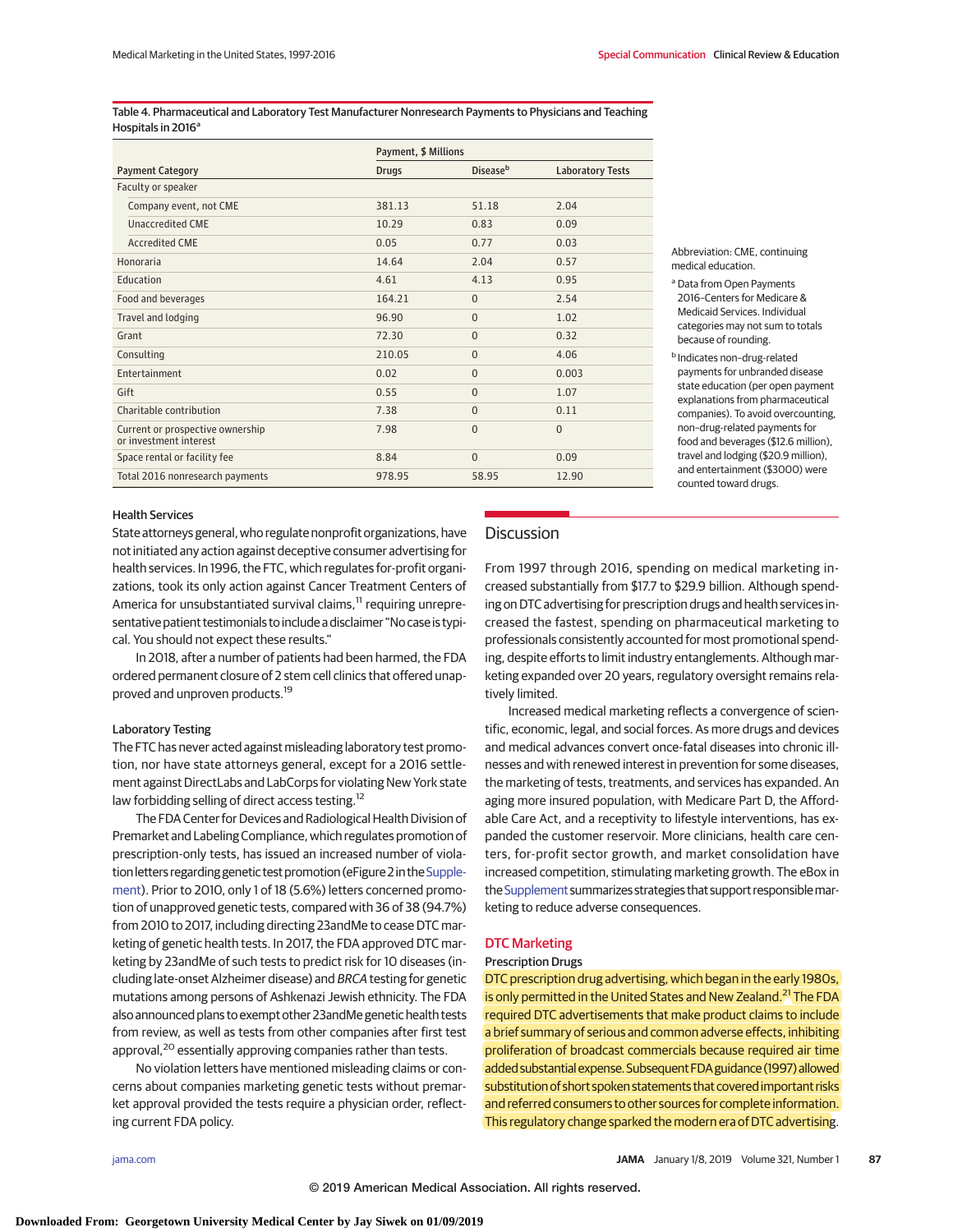| Table 5. Regulatory Activity for Misleading Promotion                                              |                                                                                                                                                                                                                                                    |
|----------------------------------------------------------------------------------------------------|----------------------------------------------------------------------------------------------------------------------------------------------------------------------------------------------------------------------------------------------------|
| <b>Regulator and Year</b>                                                                          | Activity                                                                                                                                                                                                                                           |
| <b>Drugs</b>                                                                                       |                                                                                                                                                                                                                                                    |
| FDA OPDP <sup>a</sup>                                                                              |                                                                                                                                                                                                                                                    |
| 1997-2016                                                                                          | Promotional drug materials submitted by companies increased<br>from 34 182 to 97 252<br>Violation letters for prescription drug advertising decreased<br>from 156 to 11                                                                            |
| 2016                                                                                               | Reviewed 41% of core promotional materials (ie, key messages,<br>important risk disclosures) for new drugs or indications prior to launch <sup>8</sup>                                                                                             |
| <b>US Department of Justice</b><br><b>Consumer Protection Branch:</b><br>State attorneys general   |                                                                                                                                                                                                                                                    |
| 1997-2016                                                                                          | 103 Settlements have resulted in > \$11 billion in financial penalties<br>for unlawful promotion<br>Nearly all settlements (90%) occurred in 2007 or later<br>Highest penalties were for unlawful promotion<br>(usually for off-label indications) |
| <b>Disease Awareness Campaigns</b>                                                                 |                                                                                                                                                                                                                                                    |
| <b>FDA OPDP</b>                                                                                    |                                                                                                                                                                                                                                                    |
| 1997-2016                                                                                          | No active rules for awareness advertising                                                                                                                                                                                                          |
| 2015                                                                                               | FDA withdrew its 2004 guidance <sup>9,10</sup> ; not reissued                                                                                                                                                                                      |
| FTC <sup>b</sup>                                                                                   |                                                                                                                                                                                                                                                    |
| 1997-2016                                                                                          | No regulatory action for misleading advertising                                                                                                                                                                                                    |
| <b>Health Services</b>                                                                             |                                                                                                                                                                                                                                                    |
| State attorneys general<br>(regulates nonprofit organizations)                                     |                                                                                                                                                                                                                                                    |
| 1997-2016                                                                                          | No regulatory action for misleading advertising                                                                                                                                                                                                    |
| FTC <sup>b</sup>                                                                                   |                                                                                                                                                                                                                                                    |
| 1996                                                                                               | Single action against the Cancer Treatment Centers of America<br>for unsubstantiated higher survival claims <sup>11</sup>                                                                                                                          |
| <b>FDA</b>                                                                                         |                                                                                                                                                                                                                                                    |
| 2018                                                                                               | Stopped 2 stem cell clinics from marketing unapproved products                                                                                                                                                                                     |
| <b>Laboratory Tests</b>                                                                            |                                                                                                                                                                                                                                                    |
| FDA Center for Devices and<br>Radiological Health Division<br>of Premarket and Labeling Compliance |                                                                                                                                                                                                                                                    |
| 2005-2009                                                                                          | 1 of 18 Violation letters concerning the DTC promotion of genetic<br>laboratory developed tests without premarket review                                                                                                                           |
| 2010-2017                                                                                          | 36 of 38 Violation letters concerning the DTC promotion of genetic<br>laboratory developed tests without premarket review                                                                                                                          |
| 1997-2016                                                                                          | No violation letters issued for misleading claims or marketing without<br>premarket review if a physician order is required                                                                                                                        |
| FTC <sup>b</sup>                                                                                   |                                                                                                                                                                                                                                                    |
| 1997-2016                                                                                          | No regulatory action for misleading advertising                                                                                                                                                                                                    |
| State attorneys general                                                                            |                                                                                                                                                                                                                                                    |
| 2016                                                                                               | New York State attorneys general settlement against DirectLabs and<br>LabCorps for violating state law by selling direct access testing <sup>12</sup>                                                                                              |

Abbreviations: DTC, direct to consumer; FDA, US Food and Drug Administration; FTC, Federal Trade Commission; OPDP, FDA Office of Prescription Drug Promotion. a Office has a staff of 72 reviewers. **b** Regulates for-profit organizations.

Marketing Characteristics | Drug company advertisements increasingly offer coupons, rebates, or discounts to defray out-of-pocket costs particularly for expensive drugs and drugs with generic competition.<sup>22</sup> These strategies have been criticized for encouraging use of expensive drugs despite lower-cost options, undermining insurance design, diminishing competitive pressure to lower prices, and ultimately shifting higher costs back to payers.<sup>23</sup>

Recently, some companies have introduced find-a-doctor features in advertisements to help consumers locate prescribers, an approach that has raised ethical questions by creating a conflict of interest as to whether prescribers serve patients or companies. For example, websites for Contrave (weight loss) and Addyi (hypoactive sexual desire) encourage consumers to schedule telemedicine visits to "complete your doctor consultation from the privacy

of your own home,"24,25 raising additional concern, such as whether caremay be adversely affected because prescriber follow-up iseither not allowed (Contrave) or not standard practice (Addyi).

Recent studies of DTC broadcast advertising deemed informational quality low, with drug benefit typically presented in testimonials rather than quantified (ie, only 9% of these advertisements presented absolute risk reductions) and adverse effects in long lists, often minimized by competing positive imagery, and never quantified.22,26,27 Few advertisements (7%) included nondrug options.<sup>27</sup> No evidence has shown that DTC advertising improves patient adherence.<sup>28,29</sup>

Influence of Marketing |DTC advertising has been associated with increased patient requests and prescriptions (despite cost-effective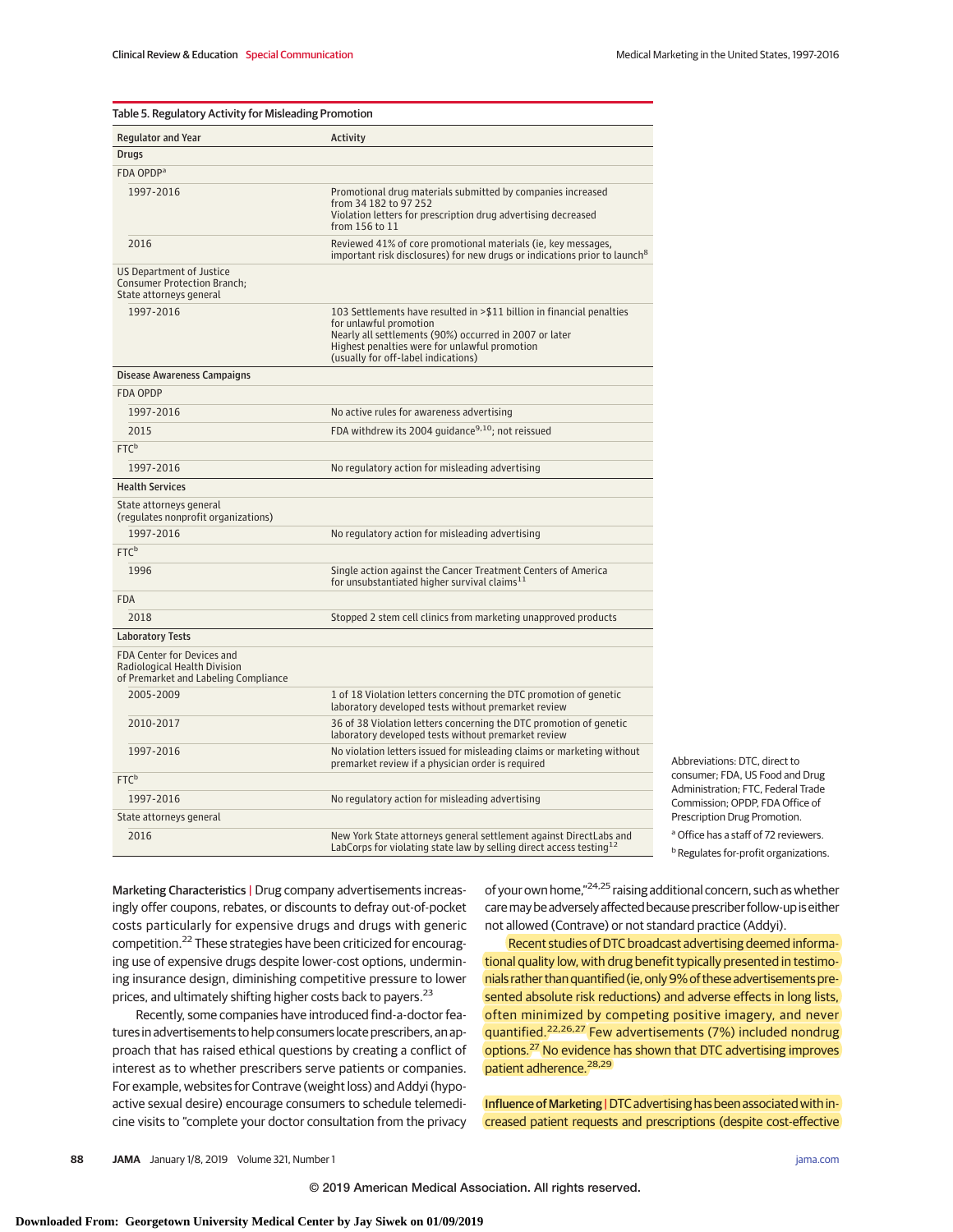#### Figure 5. FDA Prescription Drug Advertising Violation Letters and Promotional Materials Submitted to the FDA



Data from Sullivan et al,<sup>14</sup> and the FDA (US Food and Drug Administration).15 The FDA Bad Ad program teaches prescribers and the public to identify and report misleading promotion.<sup>16</sup>

alternatives) and higher costs through more patient visits.<sup>28-32</sup> In a 2005 trial,  $33$  standardized patients at primary care visits (n = 298 visits to 152 physicians) were randomized to make DTC-driven requests for a brand-name antidepressant ("I saw this ad about Paxil") or no requests. The former group received more prescriptions whether indicated or not, resulting in less underuse (more antidepressants for major depression, 53% vs 31%) and more overuse (more for adjustment disorder, 55% vs 10%).

Regulatory Considerations | In 2006, after Vioxx's DTC campaign and market withdrawal of the drug, the Institute of Medicine recommended 2 policies: adding a black triangle to advertisements to highlight inherent uncertainty of new drugs, and a DTC advertising ban during the first few years on the market.<sup>34</sup> However, the FDA did not adopt either policy.

Despite important uncertainties about efficacy and safety of some new products, DTC advertising is allowed for drugs with accelerated approval. The FDA requires professional labeling to note that approval is provisional, based on improved surrogate outcomes (eg, tumor response) but not patient outcomes (eg, survival).35The FDA does not require similar statements in DTC advertising, but should consider doing so.

In 2015, the American Medical Association (AMA) called for a ban on DTC advertising because of concerns that DTC advertising drove up drug costs without adding benefit.<sup>36</sup> Companies objected on First Amendment grounds and a ban is unlikely.

To better inform consumers, the FDA's Risk Communication Advisory Committee recommended adding tables (drug facts boxes) that quantify benefits and adverse effects in advertisements. Randomized clinical trials<sup>37</sup> replicated by the FDA<sup>38,39</sup> have shown that drug facts boxes improve hypothetical drug choices, although these have not been implemented in drug advertisements. In 2018, the FDA issued guidance recommending how companies should quantify benefit and risk information but did not mandate including this information in promotional materials.<sup>40</sup>

In addition, even though drug advertising accounted for the largest growth in DTC marketing, the corresponding decrease in FDA violation letters suggests the possibility of less oversight. Companies might be producing better materials but it is also possible that FDA reviewers may be overwhelmed by the massive increase in promotional submissions (Figure 5).

#### Disease Awareness Campaigns

Companies can conduct disease awareness campaigns anywhere in the world, even before corresponding drug approval occurs. Since campaigns do not name or make claims about specific products, these campaigns are exempt from FDA's branded advertising fair balance requirements (ie, equal emphasis on benefits and risks). Raising awareness can be beneficial if it increases diagnosis and effective treatments of serious or debilitating diseases, or destigmatizes diseases (eg, HIV) or embarrassing symptoms (eg, impotence). But increasing disease awareness also can cause harms (such as those related to overdiagnosis, overtreatment, and wasted resources) by medicalizing ordinary experience and expanding disease definitions without evidence of net benefit.

Marketing Characteristics |Disease awareness campaigns have used several approaches to promote conditions: memorable destigmatizing acronyms (eg, ED for erectile dysfunction), quizzes to define the disease and allow self-diagnosis, and encouragement to "ask your doctor" (often including question scripts) about symptoms, disease, and treatment.<sup>41</sup> Industry reports identified awareness campaigns as particularly engaging social media topics and found that unbranded Facebook pages weremore common than branded ones (44 vs 24 pages) and more popular (eg, the most popular unbranded page, Takeda's Lighter Blue [depression] had 1.1 million views vs 295 000 for the most popular branded page, Novartis' Gilenya- .com [multiple sclerosis]).<sup>42</sup>

Companies also support patient advocacy organizations that shape disease conceptions: 83% of the 104 largest US patient advocacy organizations received funding from drug, device, or biotechnology companies,<sup>43</sup> and 14 pharmaceutical companies donated at least \$116 million to 594 patient groups in 2015.<sup>44</sup> Companies have worked with television scriptwriters to create disease-related story lines (without disclosing the collaboration). 45,46

Influence of Marketing | A 2005 trial by Kravitz et al<sup>33</sup> provides the strongest evidence for disease campaigns' effect on prescribing.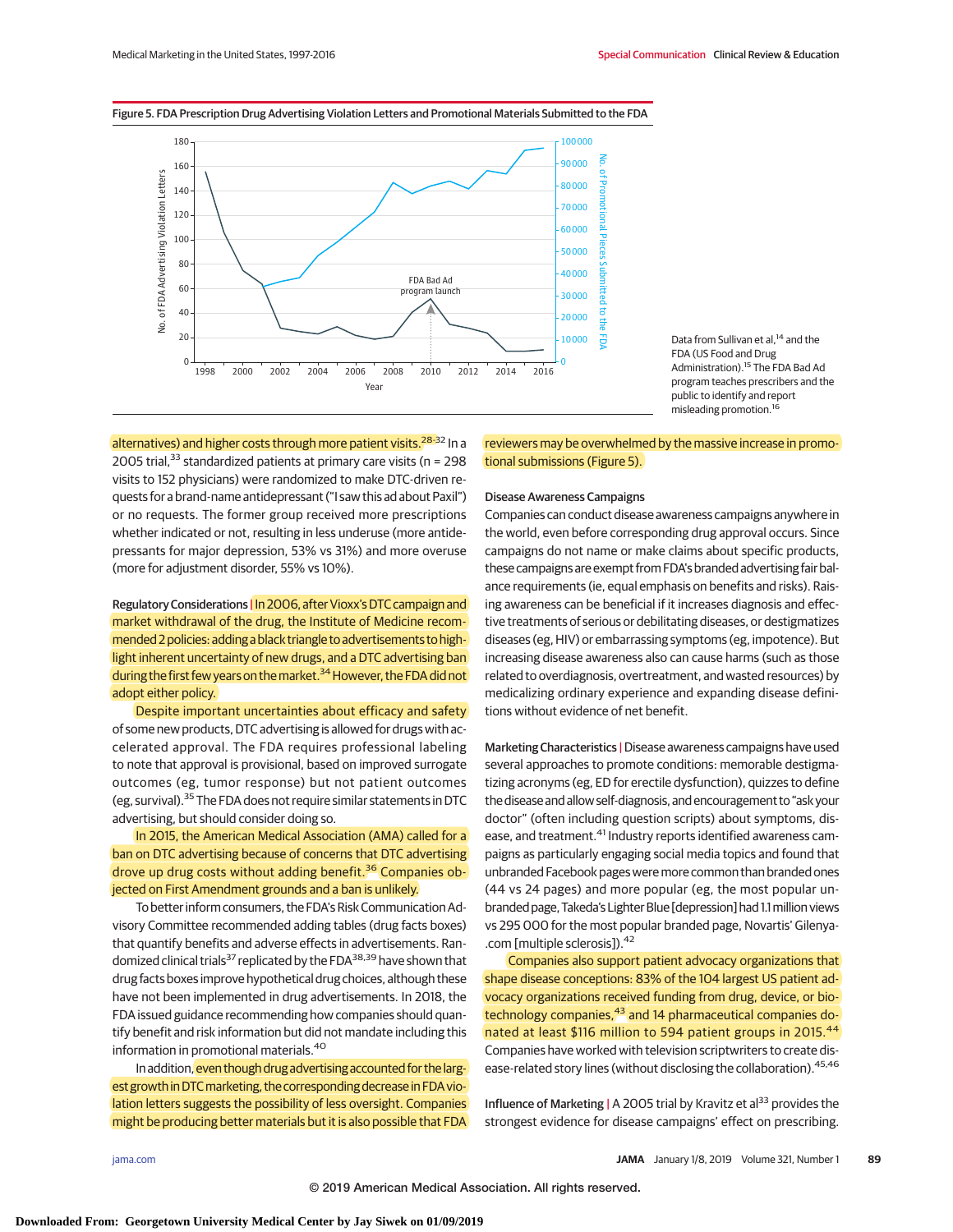Standardized patients who told the physician "I was watching this TV program about depression wondering if you thought a medicine might help me," compared with those who made no request, received more prescriptions for antidepressants (76% vs 31%) and for adjustment disorder (39% vs 10%).

A national ecological study demonstrated an association between regional exposure to DTC advertising for "low testosterone of aging," an off-label use, and increased testosterone prescriptions.<sup>47</sup> During thecourse of thiscampaign, testosterone sales increased from \$1.01 million (2009) and peaked at \$2.7 billion (2013).<sup>48</sup> Associations were nominally stronger for unbranded than branded advertisements. The FDA did not challenge the off-label claims.<sup>49,50</sup>

FDA research has documented another problem in that disease awareness efforts can cause people to falsely conflate disease information with drug benefit. Compared with people exposed only to drug information, people who also were exposed to disease information were more likely to falsely believe the drug had unproven benefits.<sup>51,52</sup>

Regulatory Considerations | Despite the growth in disease awareness campaigns, no official FDA rules governing this type of marketing exist. The FDA and FTC should establish and enforce standards for responsible disease awareness campaigns, including criteria to validate symptom quizzes (or banning them) and evidencebased strategies to minimize misconceptions that a drug can treat all symptoms of disease. Efforts by Google, Twitter, and Facebook to shift DTC advertising from television and print to social and digital media<sup>53</sup> underscore the need for new rules.<sup>54</sup>

#### Health Services

Health service advertising, relatively uncommon 20 years ago, is now ubiquitous**.** The AMA recommended banning physician advertising until the 1980s, when federal courts ruled that doing so violated protected commercial speech, inhibited competition, and prevented physicians from providing the public with important information about available services, quality, and prices.<sup>55</sup> These rulings also led the American Hospital Association to rescind its advertising ban.

Marketing Characteristics |Hospital marketing often highlights convenience, accommodations, or reputation, but rarely provides comparative data on quality.<sup>56</sup> In an older study that has not been updated, US News & World Report's 2005 honor roll of academic medical centers promoted institutional prestige, tests, and interventions (many unproven) using emotional appeals rather than data.57More recently, some advertisements for cancer centers have emphasized hope and fear without mentioning treatment harms or quantifying benefit; some advertisements have used survivor testimonials falsely implying patients live longer or have better outcomes when treated at those centers.<sup>58</sup>

Hospital websites have prominently advertised new technologies including stereotactic radiation surgery,<sup>59</sup> robotic prostatectomy, <sup>60</sup> or robotic gynecologic surgery, <sup>61</sup> often with unsubstantiated benefit claims without noting risks or alternatives, and, in the case of stereotactic radiation, use in cancers outside professional guidelines. Some medical centers may advertise advanced new technology to attract new patients, but the need to recoup the capital investment in the technology may stimulate advertising, creating a self-reinforcing cycle.<sup>62</sup> Many hospitals (including some academic centers)market "executive physicals," 1- to 2-dayexaminations including unproven advanced imaging (eg, full-body computed tomography scan) directly to consumers or indirectly through employers as an executive management benefit.<sup>63</sup>

The influence of health services advertising on consumers is largely unknown. Although this advertising may inform better choices, it may result in higher costs and overuse of new or unproven technology.

Regulatory Considerations | The limited action by the FTC or state attorneys general speaks to the need for better consumer protection. The sheer volume of organizations and individuals engaging in health services marketing and the wide range of services that can be promoted prevent systematic monitoring, and no explicit guidance on when such advertising becomes deceptive exists. This gray zone is illustrated by the promotion of mobile screening units (Life Line and Health Fair) in which consumers may undergo multiple tests, many exceeding evidence-based guidelines (eg, the US Preventive Services Task Force recommends against population screening for carotid artery disease).<sup>64</sup> Given their social mission, academic medical centers could commit to better self-regulation, for example, requiring internal independent review of advertising, similar to institutional review board evaluation and approval of research proposals. The Joint Commission (JCAHO, formerly the Joint Commission on Accreditation of Healthcare Organizations) could add responsible advertising to accreditation checklists. The FTC or state attorneys general could replicate the FDA Bad Ad program to teach prescribers and the public to identify and report misleading promotion.<sup>16</sup> Regulators also could address loopholes that allow third parties, such as clinicians or health care organizations, to promote products in ways that the manufacturer could not (eg, ignoring the FDA's fair balance standards).

#### Laboratory Testing

Although historically focused on hospitals and physicians, laboratory test marketing now targets consumers. Sales of these products have increased substantially from \$15million in 2010 to \$131million in 2015, are projected to reach \$350 million by 2020, and have been spurred partly by substantial venture capital investment (eg, 23andMe reportedly raised more than \$400 million).<sup>65</sup>

Marketing Characteristics | Traditional commercial laboratory testing companies (eg, Quest) market direct access testing whereby consumers place online orders for traditional blood tests or panels (eg, wellness, cancer markers, hormone health).<sup>65</sup> Although direct access testing offers convenience, with laboratory samples drawn at the nearest facility without involving a physician, the appropriateness of this testing is questionable. A 2011 study of 92 marketed laboratory tests involving screening found that few tests were recommended by evidence-based guidelines (12% in targeted populations; none in the general population) and that guidelines recommended against testing for nearly one-quarter of the laboratory tests studied.<sup>66</sup>

Some companies market or allow consumers to purchase physician-ordered genetic tests for cancer genes, newborn screening, and pharmacogenetics. For example, Color Genomics allows consumers to purchase saliva home kits for 30 hereditary cancer genes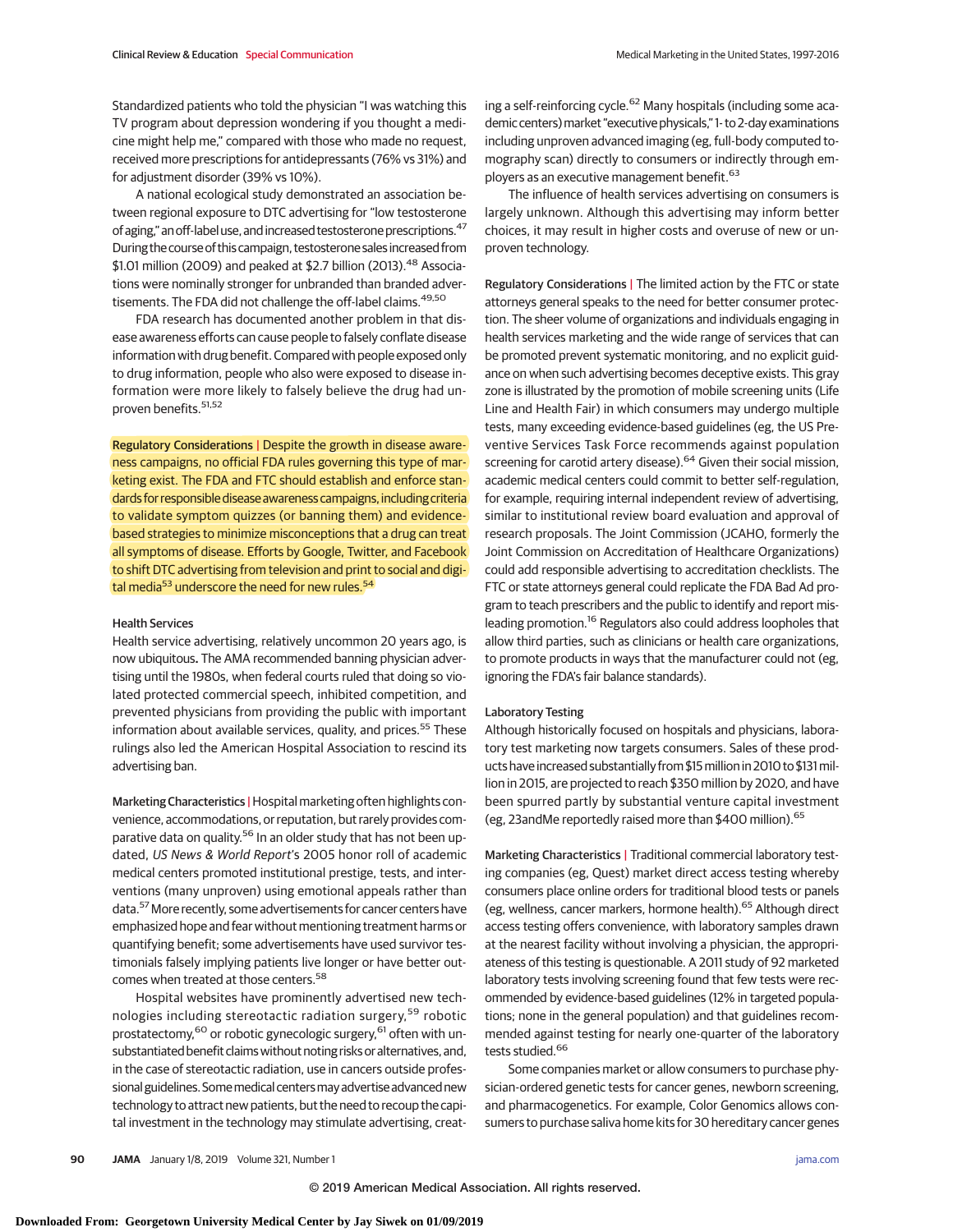and familial hypercholesterolemia and submit their own physician's order at checkout or authorize an independent physician to order the test. Some consumers at Color Genomics and other companies may never have contact with or meet the ordering physician before or after testing.<sup>67</sup>

The most familiar DTC genetic testing involves consumers purchasing kits for ancestry, paternity, traits (eg, unibrow), wellness (eg, sleep), carrier status (eg, cystic fibrosis), and disease risk prediction (eg, Alzheimer disease) from the company, Amazon, or retailers such as pharmacies and big box stores. Some testing is marketed as a fun activity (eg, spitting parties), a thoughtful gift (eg, Christmas and Valentine's day), or as adventurous (LivingDNA—Start Your Ancestry Adventure Today).

However, genetic testing websites rarely provide information about the potential adverse consequences of testing (eg, genetic discrimination, emotional consequences), limitations (eg, genetics are only 1 component of risk), or offer pretest counseling. Some websites, such as those for tests that have not been reviewed by the FDA, have reportedly acted misleadingly by citing laboratory-quality certification that inferred the tests were FDA approved.<sup>68</sup>

Influence of Marketing | Myriad conducted the first large-scale campaign for physician-ordered BRCA testing in 2002. The campaign, which was criticized for overstating testing benefit to the general population, increased genetic counseling referrals at Kaiser Permanente Colorado from 144 patients to 499 patients vs no increase at a control hospital.<sup>69</sup> While more women with low risk were referred for counseling (from 31% to 52%), the number of women with low risk who were tested was unchanged.

The limited available research shows that testing causes minimal psychological harm to individuals with higher-risk variants,<sup>70</sup> and it does little to motivate behavior change.<sup>71</sup> In one study (N = 1026), only 27% of consumers actually shared results of personal genomic testing with their physician 6 months later.<sup>72</sup> Doing so was generally unsatisfying, and many patients questioned their physician's competency interpreting results. A pilot randomized trial of 100 patients found that adding whole-genome screening to family history review in primary care detected abnormalities of uncertain value; although most mutations were managed appropriately, some (18%) prompted inappropriate clinical actions.<sup>73</sup>

Regulatory Considerations | According to the Centers for Disease Control and Prevention (CDC) Office of Public Health Genomics, "consumer genetic testing is booming" with an estimated number of more than 12 million people in 2017 undergoing genetic health tests, often bundled with genealogy tests.<sup>74</sup> The CDC is concerned that many tests are performed without genetic counseling, and the balance of benefits and harms is largely unknown.

Genetic test regulation is in flux. Historically, the FDA treated these tests as simple laboratory developed tests (LDTs): one-off tests developed by single laboratories to address local needs, with limited commercial value and that did not need premarket review.<sup>75</sup> But over time, genetic tests have become technologically complex, commercially valuable, and broadlymarketed, leading to calls for increased vigilance and premarket review.75,76

US General Accountability Office investigations in 2006 and 2010,<sup>77,78</sup> along with a 2015 FDA report,<sup>79</sup> have documented public health evidence of actual or possible harm related to high-risk LDTs that were disseminated without premarket review, including falsepositive results leading to overtreatment, false negatives resulting in suboptimal cancer treatment, and screening tests with no predictive value(eFigure 2 in the [Supplement\)](https://jama.jamanetwork.com/article.aspx?doi=10.1001/jama.2018.19320&utm_campaign=articlePDF%26utm_medium=articlePDFlink%26utm_source=articlePDF%26utm_content=jama.2018.19320). The FDA issued a draft guidance in 2014 to phase in LDT premarket approval,<sup>80</sup> but plans for finalization are uncertain.

The FDA has increasingly acted against the DTC promotion of unapproved genetic LDTs, most notably requiring premarket review before granting 23andMe the first authorization for DTC marketing of genetic health risk tests. Establishing accuracy and predictive ability, approval does not, however, address clinical utility (ie, improved outcomes). Under the approval for 23andMe, the company is required to communicate warnings and limitations (eg, "the test does not mean you will ultimately develop a disease") and note professional guideline recommendations even when the guidelines do not support testing.

In 2018, the FDA approved the first DTC pharmacogenetic test. This test provides information about genetic variants that may be associated with how drugs are metabolized "to help inform discussions with a health care provider."<sup>81</sup> However, the standard for approval is problematic and was based only on assay reproducibility, not evidence of clinical usefulness. The FDA has warned that the test does not predict response to any drug and should not be used to make treatment decisions. One day after approval, the FDA issued a safety alert announcing that many pharmacogenetic tests (DTC or clinician ordered) claiming to predict response to specific medications have not been evaluated by the FDA or lack supporting evidence.<sup>82</sup> The FDA should not approve or permit promotion of such tests without premarket review establishing a meaningful clinical benefit.

Whether the FDA, FTC, or state attorneys general will enforce or raise standards or monitor promotion for unsupported claims of benefit is unclear. Similarly, regulatory attention tomarketing claims for standard direct access laboratory testing is also needed because this testing is now allowed in all states except New York, New Jersey, Rhode Island, Maryland, and Massachusetts.

# Professional Marketing Prescription Drugs

Companies have consistently spent more on promoting free samples and providing detailing visits than other forms of medical marketing. Direct physician payments are also substantial for speaker fees and sponsored educational events, which are mostly company sponsored, rather than accredited continuing medical education (CME) programs that prohibit industry review of content.

Marketing Characteristics | The most heavily promoted drugs to physicians are less likely first-line treatments recommended in national guidelines compared with the most-prescribed or top-selling drugs, 83 facts generally notevident inmedical journaladvertisements.A 2008 study of advertising in 9 high-impact journals (N = 83 unique ads) found that 58% (48) did not quantify serious risks, 48% (40) lacked verifiable references, and 29% (24) did not quantify efficacy.<sup>84</sup>

Key opinion leaders feature prominently in professional marketing as consultants and speakers across a drug's lifecycle, developing commercialization strategies and serving as *product champions*.<sup>85</sup> These opinion leaders exert influence through research publications, presentations, media presence, and contributions to editorial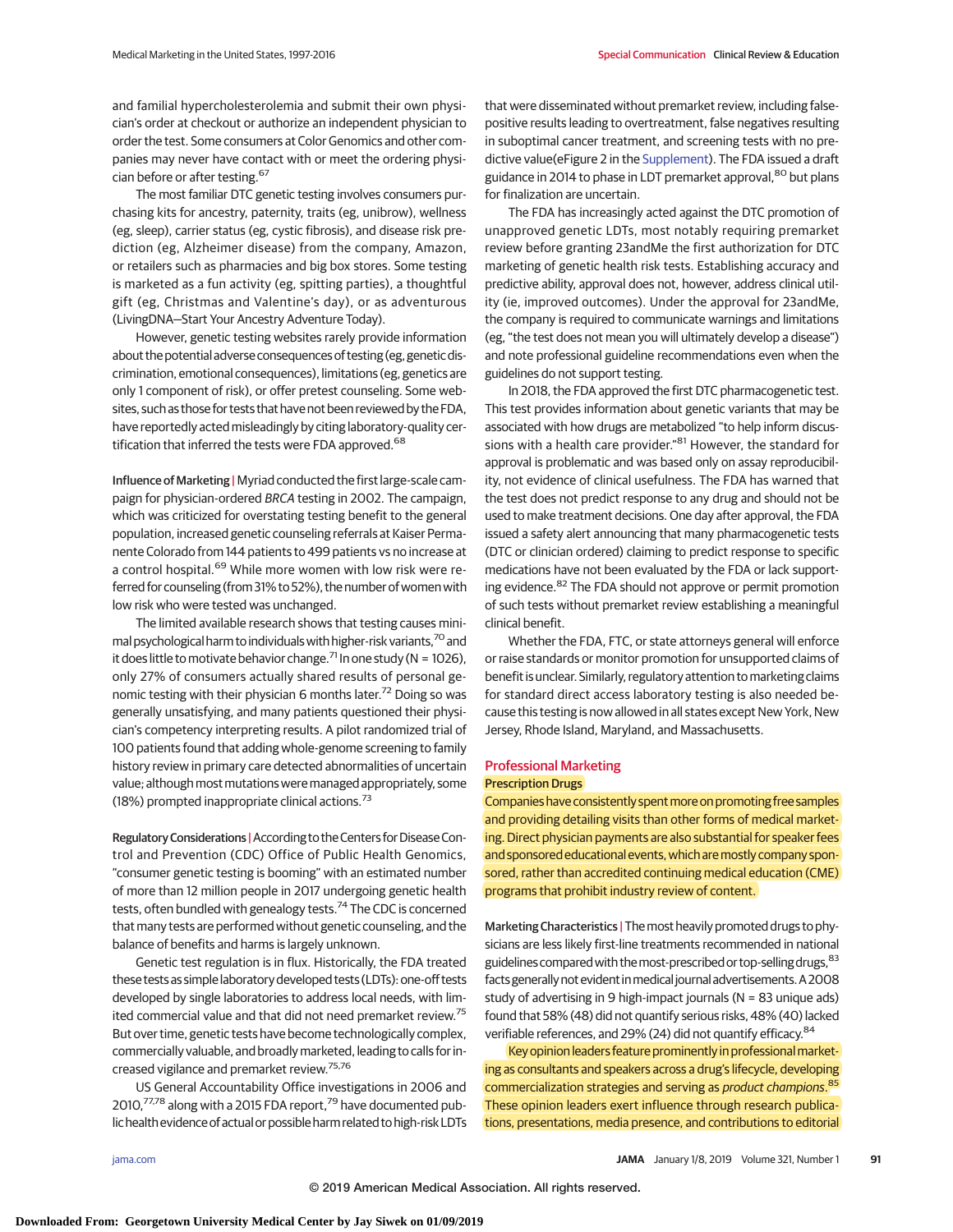boards, guideline committees, and professional societies.<sup>86</sup> Payments to key opinion leaders, a function of reputation and specialty, reportedly account for approximately one-third of companymarketing budgets.<sup>87</sup>

Other indirect industry promotion can be influential but difficult to quantify such as marketing or "seeding" trials in which a primary function is not research but to encourage physicians to start using a specific drug.

Influence of Marketing | Observational studies suggest that detailing and samples influence prescribing and raise costs by promoting expensive newer brand-name drugs rather than equally effective, less-expensive alternative products or nondrug choices.<sup>88-92</sup> Gifts such as travel, lodging, and meals also appear to stimulate physicians to prescribe the promoted drug; even small gifts promote increased prescribing, although larger gifts are associated with larger effects.<sup>93-98</sup> Because high prescribers may be predisposed to accept gifts or samples or to participate in detailing visits, these studies cannot prove causality.

Regulatory Considerations | Less exposure to detailing during medical school, residency, or practice is associated with less use of new costly drugs, and higher generic use.<sup>99</sup> State policies restricting or banning gifts were associated with less prescribing of new costly drugs,<sup>100</sup> and health care systems such as Kaiser Permanente and some academic medical centers now prohibit or limit speaker's fees, nonresearch consulting, and meals.<sup>101</sup> In 2018, New Jersey adopted the first gift restrictions linked to licensure, capping annual consulting and speaking payments to \$10 000 and meals to \$15.<sup>102</sup> High-quality evidence supports academic counter-detailing programs as improving prescribing.<sup>103</sup>

Better oversight of detailing andeducation is needed. TheOPDP monitors promotional exhibits and activities at major medical meetings and conventions but not detailing visits, lunch or dinner presentations, or speaker trainings. Experience with Oxycontin highlights potential detailing harms; drug representatives, minimizing abuse potential and promoting off-label use for chronic pain, helped contribute to the current opioid crisis,  $104$  although Oxycontin detailing ceased in 2018.<sup>105</sup> If OPDP cannot monitor promotional activities for drugs with important public health risks, a detailing ban might need to be considered.

In addition, while the Sunshine Act of 2010 required reporting of payments from industry to physicians, Congress recently enacted a law that closes an important gap involving these payments by expanding mandatory Sunshine Act disclosures, beginning in 2022, from industry to physician assistants, nurse practitioners, nurses, pharmacists, and dieticians.<sup>106</sup>

#### Disease Awareness Campaigns

Companies often pay physicians to talk or learn about disease diagnosis or treatment. The opioid crisis highlights the potential risks of entangling industry in disease education. Company-sponsored disease awareness fostered an aggressive approach to chronic pain treatment including lower thresholds for opioid use in noncancer pain. In 1996, without supporting evidence, the American Academy of Pain Medicine and the American Pain Society, both substantially funded by opioid manufacturers,<sup>107</sup> issued a consensus statement endorsing opioids for chronic noncancer pain, describing

addiction risk as low.<sup>108</sup> The American Pain Society also introduced pain as a fifth vital sign, which was adopted by the Department of Veterans Affairs and endorsed by the JCAHO, encouraging clinicians to screen all patients for pain along with measuring traditional vital signs.<sup>108</sup> Between 1996 and 2001, Purdue Pharma (the manufacturer ofOxycontin) paidmore than 5000 physicians, pharmacists,and nurses toattend speaker training conferencesand sponsored more than 20 000 pain education programs.<sup>109</sup> Opioid prescription sales and deaths quadrupled from 2000 to 2015.<sup>110</sup>

Even accredited CME disease education can induce inappropriate diagnosis and treatment. For example, a Medscape-accredited CME program, "Unmasking ADHD in Adults," funded by Shire (the manufacturer of Adderall), taught primary care physicians that diagnosis can be made in 6 minutes.<sup>111</sup> After questioning, the psychiatrist who created the program reconsidered and repudiated the claim. $<sup>111</sup>$ </sup>

Disease promotion also occurs through physician consultants on advisory boards that design awareness campaigns, develop disease management programs, or participate in company-funded workshops defining diagnostic criteria and treatment thresholds<sup>112</sup> (eg, International Restless Legs Syndrome Study Group, Chronic Dry Eyes Workshop). To address possible industry bias, the National Academy of Medicine and the Guideline International Network have developed quality criteria emphasizing that definition-setting panels should consist of experts without financial conflicts of interest.<sup>113,114</sup>

#### Laboratory Testing

Manufacturers of FDA-approved tests must report physician payments to Centers for Medicare & Medicaid Services; however, LDT manufacturers are exempt. These payments may be substantial because many LDT tests are marketed to clinicians. For example, Assurex, which markets GeneSight pharmacogenetic tests to optimize medications for depression, anxiety, or pain, hosts educational dinners for psychiatrists,<sup>115</sup> Other genetic testing companies have offered payments to physicians for each test ordered as part of research studies with unclear scientific merit (ie, seeding trials).<sup>116</sup>

Regulatory Considerations | The FDA could improve laboratory test promotion to physicians by requiring premarket review of physician-ordered tests to substantiate clinical claims. For example, a DTC genetic testing company, Kailos Genetics, which received an FDA violation letter for lack of premarket review, can sell the same unapproved pharmacogenetic LDT because a physician order is now required.117

# Limitations

This review has several limitations. First, spending on medical marketing is underestimated. Data on professional marketing (eg, detailing) of laboratory tests, health services or devices, and pharmaceutical company spending on coupons or rebates, online promotion, and meetings and events could not be obtained. Also, the Centers for Medicare & Medicaid Services' Open Payments system does not collect promotional payments by LDT companies for unapproved tests or speaker fees for accredited CME if the activity is supported by an unrestricted grant or a nonprofit society. Disease marketing to professionals is underestimated because detailing, medical journal advertising, and most direct payments were attributed to drug marketing. In addition, spending estimates vary based on the data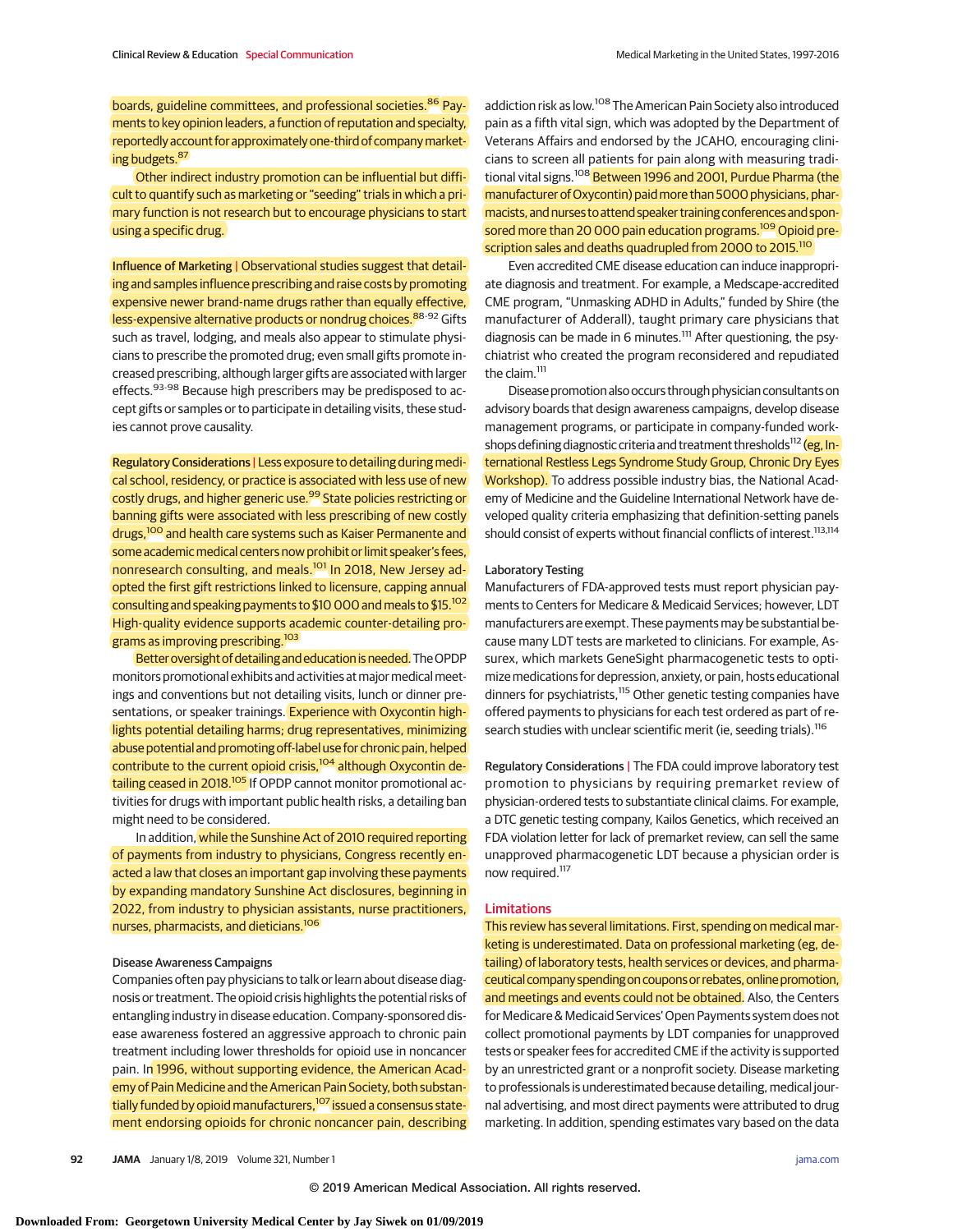source and methodology. For example, in 2004, the amount of spending for detailing to physicians was estimated at \$10.6 billion (IQVIA present data) vs \$20 billion (reported by Cegedim).118

Second, company marketing budgets typically include numerous other activities and expenses that may not be captured by available data sources, such as the cost of marketing employees, training sales representatives, research to guide marketing efforts, analytics to assess return on investment from marketing choices, monies paid to advertising agencies, medical communication companies, public relations firms, unmonitored promotion (eg, patient assistance charities and advocacy groups, rebates, promotion to payers), and lobbying and campaign contributions.

Third, the published literature analyzing the return on investment of medical marketing or the related effects on health costs,

utilization, and outcomes, particularly for health service, laboratory testing advertising, and for newer media (eg, social media, online ads), is limited and largely based on observational data and therefore precludes drawing strong conclusions.

# **Conclusions**

Medical marketing increased substantially from 1997 through 2016, especially DTC advertising for drugs and health services. Pharmaceuticalmarketing to health professionalsaccounted formost spending and remains high even with new policies to limit industry influence. Despite the increase in marketing over 20 years, regulatory oversight remains limited.

#### **ARTICLE INFORMATION**

**Accepted for Publication:** November 19, 2018.

**Author Contributions:** Drs Schwartz and Woloshin had full access to all of the data in the study and take responsibility for the integrity of the data and the accuracy of the data analysis. Concept and design: Schwartz and Woloshin. Acquisition, analysis, or interpretation of data:

Schwartz and Woloshin. Drafting of the manuscript: Schwartz and Woloshin. Critical revision of the manuscript for important intellectual content: Schwartz and Woloshin. Statistical analysis: Schwartz.

Administrative, technical, or material support: Schwartz and Woloshin.

**Conflict of Interest Disclosures:** Drs Schwartz and Woloshin have served as medical experts in testosterone litigation and were the cofounders of Informulary, a company that provided data about the benefits and harms of prescription drugs, which ceased operations in December 2016.

**Additional Contributions:** The authors wish to thank Mary K. Engle, JD, Division of Advertising Practices, Federal Trade Commission; and Patricia Zeittler, JD, Georgia State University College of Law, for explanations and feedback on regulation; Sammy Almashat, MD, MPH, Public Citizen, for analyses of pharmaceutical industry criminal and civil penalties for unlawful promotion; Nicholas J. DeVito, MPH, University of Oxford, for help with Open Payments; and Dartmouth College librarians Anne Esler, MBA, MLS (business, economics and engineering) and Pamela J. Bagley, PhD, MSLS (biomedical libraries) for help with literature searches. No individual received compensation for their contributions.

#### **REFERENCES**

**1**. Papanicolas I, Woskie LR, Jha AK. Health care spending in the United States and other countries. JAMA. 2018;319(10):1024-1039. doi[:10.1001/jama.](https://jama.jamanetwork.com/article.aspx?doi=10.1001/jama.2018.1150&utm_campaign=articlePDF%26utm_medium=articlePDFlink%26utm_source=articlePDF%26utm_content=jama.2018.19320) [2018.1150](https://jama.jamanetwork.com/article.aspx?doi=10.1001/jama.2018.1150&utm_campaign=articlePDF%26utm_medium=articlePDFlink%26utm_source=articlePDF%26utm_content=jama.2018.19320)

**2**. United States Department of Labor Bureau of Labor Statistics. CPI Inflation Calculator. [https://](https://www.bls.gov/data/inflation_calculator.htm) [www.bls.gov/data/inflation\\_calculator.htm.](https://www.bls.gov/data/inflation_calculator.htm) Accessed May 29, 2018.

**3**. Janssen Pharmaceuticals. Open payments: promotional programs including speaker bureaus and in-services. [https://www.hcctransparency.com/](https://www.hcctransparency.com/jpiopenpayments) [jpiopenpayments.](https://www.hcctransparency.com/jpiopenpayments) Accessed June 27, 2018.

**4**. Turner L, Knoepfler P. Selling stem cells in the USA: assessing the direct-to-consumer industry. Cell Stem Cell. 2016;19(2):154-157. doi[:10.1016/j.](https://dx.doi.org/10.1016/j.stem.2016.06.007) [stem.2016.06.007](https://dx.doi.org/10.1016/j.stem.2016.06.007)

**5**. ispot.tv. Ancestry TV commercials. [https://www.](https://www.ispot.tv/brands/dhv/ancestry) [ispot.tv/brands/dhv/ancestry.](https://www.ispot.tv/brands/dhv/ancestry) Accessed September 12, 2018.

**6**. Kornfield R, Donohue J, Berndt ER, Alexander GC. Promotion of prescription drugs to consumers and providers, 2001-2010. PLoS One. 2013;8(3): e55504. doi[:10.1371/journal.pone.0055504](https://dx.doi.org/10.1371/journal.pone.0055504)

**7**. Neslin S. ROI analysis of pharmaceutical promotion (RAPP): an independent study, May 22, 2001. [https://amm.memberclicks.net/assets/](https://amm.memberclicks.net/assets/documents/RAPP_Study_AMM.pdf) [documents/RAPP\\_Study\\_AMM.pdf.](https://amm.memberclicks.net/assets/documents/RAPP_Study_AMM.pdf) Accessed February 21, 2018.

**8**. US Food and Drug Administration. About FDA, transparaency, number of core initial promotional campaigns completed in a month. [https://www.](https://www.accessdata.fda.gov/scripts/fdatrack/view/track.cfm?program=cder&status=public&id=CDER-RRDS-Number-of-campaign-material-reviews-completed&fy=2016) [accessdata.fda.gov/scripts/fdatrack/view/track.cfm](https://www.accessdata.fda.gov/scripts/fdatrack/view/track.cfm?program=cder&status=public&id=CDER-RRDS-Number-of-campaign-material-reviews-completed&fy=2016) [?program=cder&status=public&id=CDER-RRDS-](https://www.accessdata.fda.gov/scripts/fdatrack/view/track.cfm?program=cder&status=public&id=CDER-RRDS-Number-of-campaign-material-reviews-completed&fy=2016)[Number-of-campaign-material-reviews](https://www.accessdata.fda.gov/scripts/fdatrack/view/track.cfm?program=cder&status=public&id=CDER-RRDS-Number-of-campaign-material-reviews-completed&fy=2016)[completed&fy=2016.](https://www.accessdata.fda.gov/scripts/fdatrack/view/track.cfm?program=cder&status=public&id=CDER-RRDS-Number-of-campaign-material-reviews-completed&fy=2016) Accessed September 21, 2018.

**9**. US Food and Drug Administration. Guidance for Industry: "Help-Seeking" and Other Disease Awareness Communications by or on behalf of drug and device firms. January 2004. US Food and Drug Administration. Guidance for Industry: Postmarketing Studies and Clinical Trials—Implementation of Section 505(o)(3) of the Federal Food, Drug, and Cosmetic Act. April 2011. [https://www.hlregulation.com/files/2015/05/](https://www.hlregulation.com/files/2015/05/2004-draft-guidance-on-disease-awareness-activities.pdf) [2004-draft-guidance-on-disease-awareness](https://www.hlregulation.com/files/2015/05/2004-draft-guidance-on-disease-awareness-activities.pdf)[activities.pdf.](https://www.hlregulation.com/files/2015/05/2004-draft-guidance-on-disease-awareness-activities.pdf) Accessed October 17, 2017.

**10**. US Food and Drug Administration. Withdrawal of draft guidance documents published before December 31, 2013. [https://www.federalregister.](https://www.federalregister.gov/documents/2015/05/06/2015-10477/withdrawal-of-draft-guidance-documents-published-before-december-31-2013) [gov/documents/2015/05/06/2015-10477/](https://www.federalregister.gov/documents/2015/05/06/2015-10477/withdrawal-of-draft-guidance-documents-published-before-december-31-2013) [withdrawal-of-draft-guidance-documents](https://www.federalregister.gov/documents/2015/05/06/2015-10477/withdrawal-of-draft-guidance-documents-published-before-december-31-2013)[published-before-december-31-2013.](https://www.federalregister.gov/documents/2015/05/06/2015-10477/withdrawal-of-draft-guidance-documents-published-before-december-31-2013) Accessed December 13, 2018.

**11**. Federal Trade Commission. Companies that purport to successfully treat cancer agree to settle FTC charges over their claims, March 13, 1996. [https://www.ftc.gov/news-events/press-releases/](https://www.ftc.gov/news-events/press-releases/1996/03/companies-purport-successfully-treat-cancer-agree-settle-ftc) [1996/03/companies-purport-successfully-treat](https://www.ftc.gov/news-events/press-releases/1996/03/companies-purport-successfully-treat-cancer-agree-settle-ftc)[cancer-agree-settle-ftc.](https://www.ftc.gov/news-events/press-releases/1996/03/companies-purport-successfully-treat-cancer-agree-settle-ftc) Accessed September 20, 2018.

**12**. New York State Office of the Attorney General. AG Schneiderman announces settlements to stop prohibited 'direct access testing,' December 30,

2015. [https://ag.ny.gov/press-release/ag](https://ag.ny.gov/press-release/ag-schneiderman-announces-settlements-stop-prohibited-%E2%80%98direct-access-testing%E2%80%99)[schneiderman-announces-settlements-stop](https://ag.ny.gov/press-release/ag-schneiderman-announces-settlements-stop-prohibited-%E2%80%98direct-access-testing%E2%80%99)[prohibited-%E2%80%98direct-access-testing%E2](https://ag.ny.gov/press-release/ag-schneiderman-announces-settlements-stop-prohibited-%E2%80%98direct-access-testing%E2%80%99) [%80%99.](https://ag.ny.gov/press-release/ag-schneiderman-announces-settlements-stop-prohibited-%E2%80%98direct-access-testing%E2%80%99) Accessed September 13, 2018.

**13**. US Food and Drug Administration. The Office of Prescription Drug Promotion (OPDP). [https://](https://www.fda.gov/AboutFDA/CentersOffices/OfficeofMedicalProductsandTobacco/CDER/ucm090142.htm) [www.fda.gov/AboutFDA/CentersOffices/](https://www.fda.gov/AboutFDA/CentersOffices/OfficeofMedicalProductsandTobacco/CDER/ucm090142.htm) [OfficeofMedicalProductsandTobacco/CDER/](https://www.fda.gov/AboutFDA/CentersOffices/OfficeofMedicalProductsandTobacco/CDER/ucm090142.htm) [ucm090142.htm.](https://www.fda.gov/AboutFDA/CentersOffices/OfficeofMedicalProductsandTobacco/CDER/ucm090142.htm) Accessed September 20, 2018.

**14**. Sullivan HW, Aikin KJ, Chung-Davies E, Wade M. Prescription drug promotion from 2001-2014: data from the US Food and Drug Administration. PLoS One. 2016;11(5):e0155035. doi[:10.1371/journal.pone.](https://dx.doi.org/10.1371/journal.pone.0155035) [0155035](https://dx.doi.org/10.1371/journal.pone.0155035)

**15**. US Food and Drug Administration. Marketing and advertising in drug development presentation by Kevin Wright, Regulatory Review Officer. [https://](https://www.fda.gov/downloads/AboutFDA/CentersOffices/OfficeofMedicalProductsandTobacco/OCE/UCM590168.pdf) [www.fda.gov/downloads/AboutFDA/](https://www.fda.gov/downloads/AboutFDA/CentersOffices/OfficeofMedicalProductsandTobacco/OCE/UCM590168.pdf) [CentersOffices/](https://www.fda.gov/downloads/AboutFDA/CentersOffices/OfficeofMedicalProductsandTobacco/OCE/UCM590168.pdf)

[OfficeofMedicalProductsandTobacco/OCE/](https://www.fda.gov/downloads/AboutFDA/CentersOffices/OfficeofMedicalProductsandTobacco/OCE/UCM590168.pdf) [UCM590168.pdf](https://www.fda.gov/downloads/AboutFDA/CentersOffices/OfficeofMedicalProductsandTobacco/OCE/UCM590168.pdf) Accessed February 22, 2018.

**16**. US Food and Drug Administration. Truthful prescription drug advertising and promotion. [https://](https://www.fda.gov/drugs/guidancecomplianceregulatoryinformation/surveillance/drugmarketingadvertisingandcommunications/ucm209384.htm) [www.fda.gov/drugs/](https://www.fda.gov/drugs/guidancecomplianceregulatoryinformation/surveillance/drugmarketingadvertisingandcommunications/ucm209384.htm)

[guidancecomplianceregulatoryinformation/](https://www.fda.gov/drugs/guidancecomplianceregulatoryinformation/surveillance/drugmarketingadvertisingandcommunications/ucm209384.htm) [surveillance/](https://www.fda.gov/drugs/guidancecomplianceregulatoryinformation/surveillance/drugmarketingadvertisingandcommunications/ucm209384.htm)

[drugmarketingadvertisingandcommunications/](https://www.fda.gov/drugs/guidancecomplianceregulatoryinformation/surveillance/drugmarketingadvertisingandcommunications/ucm209384.htm) [ucm209384.htm.](https://www.fda.gov/drugs/guidancecomplianceregulatoryinformation/surveillance/drugmarketingadvertisingandcommunications/ucm209384.htm) Accessed September 13, 2018.

**17**. Salas M, Martin M, Pisu M, McCall E, Zuluaga A, Glasser SP. Analysis of US Food and Drug Administration warning letters: false promotional claims relating to prescription and over-the-counter medications. Pharmaceut Med[. 2008;22\(2\):119-125.](https://www.ncbi.nlm.nih.gov/pubmed/24353430)

**18**. Porzio LifeSciences. The last two years: a summary of 2014-2015 Office of Prescription Drug Promotion (OPDP) enforcement and relevant FDA guidance, March 1, 2016. [http://pbnlaw.com/](http://pbnlaw.com/media/629671/the-last-two-years-a-summary-of-2014-2015-office-of-prescription-drug-promotion-opdp-enforcement-and-relevant-fda-guidance.pdf) [media/629671/the-last-two-years-a-summary-of-](http://pbnlaw.com/media/629671/the-last-two-years-a-summary-of-2014-2015-office-of-prescription-drug-promotion-opdp-enforcement-and-relevant-fda-guidance.pdf)[2014-2015-office-of-prescription-drug-promotion](http://pbnlaw.com/media/629671/the-last-two-years-a-summary-of-2014-2015-office-of-prescription-drug-promotion-opdp-enforcement-and-relevant-fda-guidance.pdf)[opdp-enforcement-and-relevant-fda-guidance.pdf.](http://pbnlaw.com/media/629671/the-last-two-years-a-summary-of-2014-2015-office-of-prescription-drug-promotion-opdp-enforcement-and-relevant-fda-guidance.pdf) Accessed June 20, 2018.

**19**. US Food and Drug Administration. FDA warns about stem cell therapies, November 16, 2017. [https://www.fda.gov/ForConsumers/](https://www.fda.gov/ForConsumers/ConsumerUpdates/ucm286155.htm) [ConsumerUpdates/ucm286155.htm.](https://www.fda.gov/ForConsumers/ConsumerUpdates/ucm286155.htm) Accessed June 18, 2018.

**20**. US Food and Drug Administration. FDA allows marketing of first direct-to-consumer tests that provide genetic risk information for certain conditions, April 6, 2017. [https://www.fda.gov/](https://www.fda.gov/NewsEvents/Newsroom/PressAnnouncements/ucm551185.htm)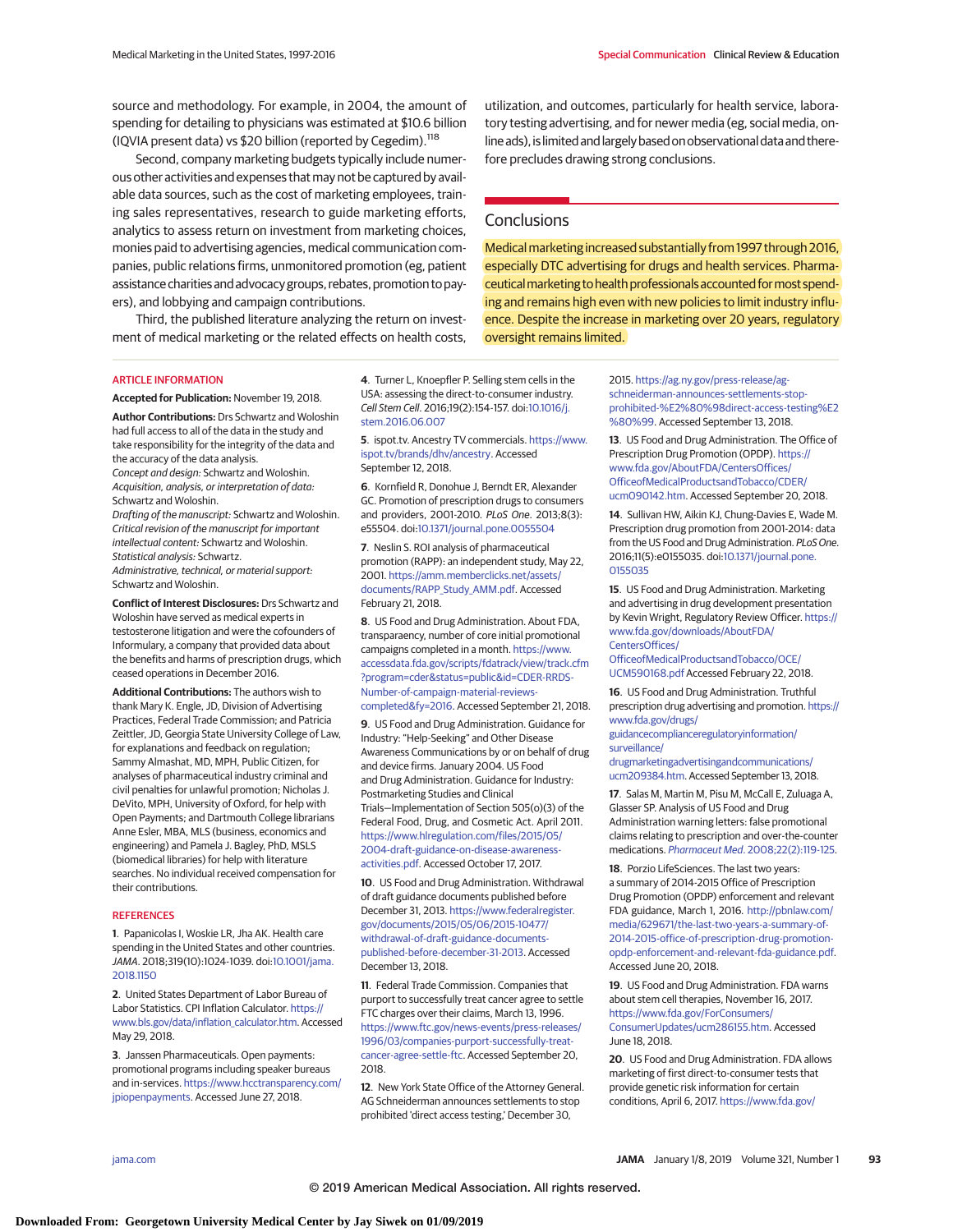**21**. Donohue J. A history of drug advertising: the evolving roles of consumers and consumer protection. Milbank Q. 2006;84(4):659-699. doi[:10.1111/j.1468-0009.2006.00464.x](https://dx.doi.org/10.1111/j.1468-0009.2006.00464.x)

**22**. Klara K, Kim J, Ross JS. Direct-to-consumer broadcast advertisements for pharmaceuticals: off-label promotion and adherence to FDA guidelines.J Gen Intern Med. 2018;33(5):651-658. doi[:10.1007/s11606-017-4274-9](https://dx.doi.org/10.1007/s11606-017-4274-9)

**23**. Ubel PA, Bach PB. Copay assistance for expensive drugs: a helping hand that raises costs. Ann Intern Med. 2016;165(12):878-879. doi[:10.](https://dx.doi.org/10.7326/M16-1334) [7326/M16-1334](https://dx.doi.org/10.7326/M16-1334)

**24**. Nalpropion. Prescribing information: the get Contrave now service is simple, secure and convenient. [https://contrave.com/get-contrave-now/.](https://contrave.com/get-contrave-now/) Accessed June 27, 2018.

**25**. Sprout Pharmaceuticals. Prescribing information: get addyi now. [https://addyi.com/get](https://addyi.com/get-addyi)[addyi.](https://addyi.com/get-addyi) Accessed June 27, 2018.

**26**. Sullivan HW, Aikin KJ, Poehlman J. Communicating risk information in direct-to-consumer prescription drug television ads: a content analysis. Health Commun. 2017; November(10):1-8. doi[:10.1080/10410236.2017.](https://dx.doi.org/10.1080/10410236.2017.1399509) [1399509](https://dx.doi.org/10.1080/10410236.2017.1399509)

**27**. Applequist J, Ball JG. An updated analysis of direct-to-consumer telvision advertisements for prescription drugs. Ann Fam Med. 2018;16(3):211-216. doi[:10.1370/afm.2220](https://dx.doi.org/10.1370/afm.2220)

**28**. Frosch DL, Grande D, Tarn DM, Kravitz RL. A decade of controversy: balancing policy with evidence in the regulation of prescription drug advertising. Am J Public Health. 2010;100(1):24-32. doi[:10.2105/AJPH.2008.153767](https://dx.doi.org/10.2105/AJPH.2008.153767)

**29**. Mintzes B. Advertising of prescription-only medicines to the public: does evidence of benefit counterbalance harm? Annu Rev Public Health. 2012;April(33):259-277. doi[:10.1146/annurev](https://dx.doi.org/10.1146/annurev-publhealth-031811-124540)[publhealth-031811-124540](https://dx.doi.org/10.1146/annurev-publhealth-031811-124540)

**30**. Gilbody S, Wilson P, Watt I. Benefits and harms of direct to consumer advertising: a systematic review. Qual Saf Health Care. 2005;14(4):246-250. doi[:10.1136/qshc.2004.012781](https://dx.doi.org/10.1136/qshc.2004.012781)

**31**. Skeldon SC, Kozhimannil KB, Majumdar SR, Law MR. The effect of competing direct-to-consumer advertising campaigns on the use of drugs for benign prostatic hyperplasia: time series analysis. J Gen Intern Med. 2015;30(4):514-520. doi[:10.1007/s11606-014-3063-y](https://dx.doi.org/10.1007/s11606-014-3063-y)

**32**. McKinlay JB, Trachtenberg F, Marceau LD, Katz JN, Fischer MA. Effects of patient medication requests on physician prescribing behavior: results of a factorial experiment. Med Care. 2014;52(4): 294-299. doi[:10.1097/MLR.0000000000000096](https://dx.doi.org/10.1097/MLR.0000000000000096)

**33**. Kravitz RL, Epstein RM, Feldman MD, et al. Influence of patients' requests for direct-to-consumer advertised antidepressants: a randomized controlled trial.JAMA. 2005;293(16): 1995-2002. doi[:10.1001/jama.293.16.1995](https://jama.jamanetwork.com/article.aspx?doi=10.1001/jama.293.16.1995&utm_campaign=articlePDF%26utm_medium=articlePDFlink%26utm_source=articlePDF%26utm_content=jama.2018.19320)

**34**. Institute of Medicine; Board on Population Health and Public Health Practice; Committee on the Assessment of the US Drug Safety System; Baciu A, Stratton K, Burke SP, eds. The Future of Drug Safety: Promoting and Protecting the Health of the Public. Washington, DC: National Academies Press; 2006.

**35**. US Department of Health and Human Services Food and Drug Administration. Guidance for industry: labeling for human prescription drug and biological products approved under the accelerated approval regulatory pathway: March 2014. [https://www.fda.gov/downloads/Drugs/](https://www.fda.gov/downloads/Drugs/GuidanceComplianceRegulatoryInformation/Guidances/UCM390058.pdf) [GuidanceComplianceRegulatoryInformation/](https://www.fda.gov/downloads/Drugs/GuidanceComplianceRegulatoryInformation/Guidances/UCM390058.pdf) [Guidances/UCM390058.pdf.](https://www.fda.gov/downloads/Drugs/GuidanceComplianceRegulatoryInformation/Guidances/UCM390058.pdf) Accessed February 21, 2018.

**36**. American Medical Association. AMA calls for ban on DTC ads of prescription drugs and medical devices: November 17, 2015. [https://www.ama](https://www.ama-assn.org/content/ama-calls-ban-direct-consumer-advertising-prescription-drugs-and-medical-devices)[assn.org/content/ama-calls-ban-direct-consumer](https://www.ama-assn.org/content/ama-calls-ban-direct-consumer-advertising-prescription-drugs-and-medical-devices)[advertising-prescription-drugs-and-medical](https://www.ama-assn.org/content/ama-calls-ban-direct-consumer-advertising-prescription-drugs-and-medical-devices)[devices.](https://www.ama-assn.org/content/ama-calls-ban-direct-consumer-advertising-prescription-drugs-and-medical-devices) Accessed February 21, 2018.

**37**. Schwartz LM, Woloshin S. The drug facts box: improving the communication of prescription drug information. Proc Natl Acad Sci USA. 2013;110(suppl 3):14069-14074. doi[:10.1073/pnas.1214646110](https://dx.doi.org/10.1073/pnas.1214646110)

**38**. O'Donoghue AC, Sullivan HW, Aikin KJ, Chowdhury D, Moultrie RR, Rupert DJ. Presenting efficacy information in direct-to-consumer prescription drug advertisements. Patient Educ Couns. 2014;95(2):271-280. doi[:10.1016/j.pec.2013.](https://dx.doi.org/10.1016/j.pec.2013.12.010) [12.010](https://dx.doi.org/10.1016/j.pec.2013.12.010)

**39**. Sullivan HW, O'Donoghue AC, Aikin KJ. Communicating benefit and risk information in direct-to-consumer print advertisements: a randomized study. Ther Innov Regul Sci. 2015;49 (4):493-502. doi[:10.1177/2168479015572370](https://dx.doi.org/10.1177/2168479015572370)

**40**. US Food and Drug Administration. Presenting quantitative efficacy and risk information in direct-to-consumer promotional labeling and advertisements: guidance for industry, October 2018. [https://www.fda.gov/ucm/groups/fdagov](https://www.fda.gov/ucm/groups/fdagov-public/@fdagov-drugs-gen/documents/document/ucm623515.pdf)[public/@fdagov-drugs-gen/documents/document/](https://www.fda.gov/ucm/groups/fdagov-public/@fdagov-drugs-gen/documents/document/ucm623515.pdf) [ucm623515.pdf.](https://www.fda.gov/ucm/groups/fdagov-public/@fdagov-drugs-gen/documents/document/ucm623515.pdf) Accessed November 6, 2018.

**41**. Reinhard A, Sarah A, Liz K. Building strong condition brands.J Med Mark. 2007;7(4):341-351. doi[:10.1057/palgrave.jmm.5050101](https://dx.doi.org/10.1057/palgrave.jmm.5050101)

**42**. Bulik BS. Big pharma finds a hit with disease awareness social media posts in 2016: FiercePharma, March 22, 2017. [https://www.](https://www.fiercepharma.com/marketing/like-pharma-and-otc-brands-attend-facebook-s-first-health-summit) [fiercepharma.com/marketing/like-pharma-and-otc](https://www.fiercepharma.com/marketing/like-pharma-and-otc-brands-attend-facebook-s-first-health-summit)[brands-attend-facebook-s-first-health-summit.](https://www.fiercepharma.com/marketing/like-pharma-and-otc-brands-attend-facebook-s-first-health-summit) Accessed February 21, 2018.

**43**. McCoy MS, Carniol M, Chockley K, Urwin JW, anuel EJ, Schmidt H. Conflicts of interest for patient-advocacy organizations. N Engl J Med. 2017; 376(9):880-885. doi[:10.1056/NEJMsr1610625](https://dx.doi.org/10.1056/NEJMsr1610625)

**44**. Kopp E, Lupkin S, Lucas E. Patient advocacy groups take in millions from drugmakers: is there a payback? Kaiser Health News, April 6, 2018. [https://](https://khn.org/news/patient-advocacy-groups-take-in-millions-from-drugmakers-is-there-a-payback/) [khn.org/news/patient-advocacy-groups-take-in](https://khn.org/news/patient-advocacy-groups-take-in-millions-from-drugmakers-is-there-a-payback/)[millions-from-drugmakers-is-there-a-payback/.](https://khn.org/news/patient-advocacy-groups-take-in-millions-from-drugmakers-is-there-a-payback/) Accessed May 29, 2018.

**45**. Hakim D. Ask your doctor: until then, here's a word from our sitcom. New York Times. March 9, 2018. [https://www.nytimes.com/2018/03/09/](https://www.nytimes.com/2018/03/09/business/drug-commercials-product-placement-blackish.html) [business/drug-commercials-product-placement](https://www.nytimes.com/2018/03/09/business/drug-commercials-product-placement-blackish.html)[blackish.html.](https://www.nytimes.com/2018/03/09/business/drug-commercials-product-placement-blackish.html) Accessed May 29, 2018.

**46**. Mailankody S, Prasad V. Pharmaceutical marketing for rare diseases: regulating drug company promotion in an era of unprecedented advertisement.JAMA. 2017;317(24):2479-2480. doi[:10.1001/jama.2017.5784](https://jama.jamanetwork.com/article.aspx?doi=10.1001/jama.2017.5784&utm_campaign=articlePDF%26utm_medium=articlePDFlink%26utm_source=articlePDF%26utm_content=jama.2018.19320)

**47**. Layton JB, Kim Y, Alexander GC, Emery SL. Association between direct-to-consumer advertising and testosterone testing and initiation

in the United States, 2009-2013. JAMA. 2017;317 (11):1159-1166. doi[:10.1001/jama.2016.21041](https://jama.jamanetwork.com/article.aspx?doi=10.1001/jama.2016.21041&utm_campaign=articlePDF%26utm_medium=articlePDFlink%26utm_source=articlePDF%26utm_content=jama.2018.19320)

**48**. Symphony Health. Symphony Health data through Bloomberg Professional Services: pharmaceutical and healthcare data that is powered by innovation and technology. [https://](https://symphonyhealth.prahs.com/) [symphonyhealth.prahs.com/.](https://symphonyhealth.prahs.com/) Accessed December 14, 2018.

**49**. Schwartz LM, Woloshin S. Low "T" as in "template": how to sell disease. JAMA Intern Med. 2013;173(15):1460-1462. doi[:10.1001/jamainternmed.](https://jama.jamanetwork.com/article.aspx?doi=10.1001/jamainternmed.2013.7579&utm_campaign=articlePDF%26utm_medium=articlePDFlink%26utm_source=articlePDF%26utm_content=jama.2018.19320) [2013.7579](https://jama.jamanetwork.com/article.aspx?doi=10.1001/jamainternmed.2013.7579&utm_campaign=articlePDF%26utm_medium=articlePDFlink%26utm_source=articlePDF%26utm_content=jama.2018.19320)

**50**. Singer N. Selling that new-man feeling: New York Times, November 23, 2013. [https://www.](https://www.nytimes.com/2013/11/24/business/selling-that-new-man-feeling.html) [nytimes.com/2013/11/24/business/selling-that](https://www.nytimes.com/2013/11/24/business/selling-that-new-man-feeling.html)[new-man-feeling.html.](https://www.nytimes.com/2013/11/24/business/selling-that-new-man-feeling.html) Accessed September 14, 2018.

**51**. Aikin KJ, Sullivan HW, Betts KR. Disease information in direct-to-consumer prescription drug print ads.J Health Commun. 2016;21(2):228- 239. doi[:10.1080/10810730.2015.1058440](https://dx.doi.org/10.1080/10810730.2015.1058440)

**52**. Sullivan HW, O'Donoghue AC, Rupert DJ, Willoughby JF, Amoozegar JB, Aikin KJ. Are disease awareness links on prescription drug websites misleading? a randomized study.J Health Commun. 2016;21(11):1198-1207. doi[:10.1080/10810730.2016.](https://dx.doi.org/10.1080/10810730.2016.1237594) [1237594](https://dx.doi.org/10.1080/10810730.2016.1237594)

**53**. Farr C. Facebook is making a big push this summer to sell ads to drugmakers: CNBC, May 26, 2017. [https://www.cnbc.com/2017/05/26/](https://www.cnbc.com/2017/05/26/facebook-health-summit-june-6-will-focus-on-pharma-cannes-to-follow.html) [facebook-health-summit-june-6-will-focus-on](https://www.cnbc.com/2017/05/26/facebook-health-summit-june-6-will-focus-on-pharma-cannes-to-follow.html)[pharma-cannes-to-follow.html.](https://www.cnbc.com/2017/05/26/facebook-health-summit-june-6-will-focus-on-pharma-cannes-to-follow.html) Accessed February 21, 2018.

**54**. Greene JA, Kesselheim AS. Pharmaceutical marketing and the new social media. N Engl J Med. 2010;363(22):2087-2089. doi[:10.1056/](https://dx.doi.org/10.1056/NEJMp1004986) [NEJMp1004986](https://dx.doi.org/10.1056/NEJMp1004986)

**55**. Strauch L. Hospital advertising in the beginning: marketplace dynamics and the lifting of the ban.J Econ Bus Hist Soc. 2004;22:229-240.

**56**. Muhlestein DB, Wilks CE, Richter JP. Limited use of price and quality advertising among American hospitals.J Med Internet Res. 2013;15(8): e185. doi[:10.2196/jmir.2660](https://dx.doi.org/10.2196/jmir.2660)

**57**. Larson RJ, Schwartz LM, Woloshin S, Welch HG. Advertising by academic medical centers. Arch Intern Med. 2005;165(6):645-651. doi[:10.1001/](https://jama.jamanetwork.com/article.aspx?doi=10.1001/archinte.165.6.645&utm_campaign=articlePDF%26utm_medium=articlePDFlink%26utm_source=articlePDF%26utm_content=jama.2018.19320) [archinte.165.6.645](https://jama.jamanetwork.com/article.aspx?doi=10.1001/archinte.165.6.645&utm_campaign=articlePDF%26utm_medium=articlePDFlink%26utm_source=articlePDF%26utm_content=jama.2018.19320)

**58**. Vater LB, Donohue JM, Arnold R, White DB, Chu E, Schenker Y. What are cancer centers advertising to the public?: a content analysis. Ann Intern Med. 2014;160(12):813-820. doi[:10.7326/](https://dx.doi.org/10.7326/M14-0500) [M14-0500](https://dx.doi.org/10.7326/M14-0500)

**59**. Narang AK, Lam E, Makary MA, et al. Accuracy of marketing claims by providers of stereotactic radiation therapy.J Oncol Pract. 2013;9(1):57-62. doi[:10.1200/JOP.2012.000693](https://dx.doi.org/10.1200/JOP.2012.000693)

**60**. Mirkin JN, Lowrance WT, Feifer AH, Mulhall JP, Eastham JE, Elkin EB. Direct-to-consumer internet promotion of robotic prostatectomy exhibits varying quality of information. Health Aff (Millwood) . 2012;31(4):760-769. doi[:10.1377/hlthaff.2011.0329](https://dx.doi.org/10.1377/hlthaff.2011.0329)

**61**. Schiavone MB, Kuo EC, Naumann RW, et al. The commercialization of robotic surgery: unsubstantiated marketing of gynecologic surgery by hospitals. Am J Obstet Gynecol. 2012;207(3): 174.e1-174.e7. doi[:10.1016/j.ajog.2012.06.050](https://dx.doi.org/10.1016/j.ajog.2012.06.050)

**62**. Barbash GI, Glied SA. New technology and health care costs—the case of robot-assisted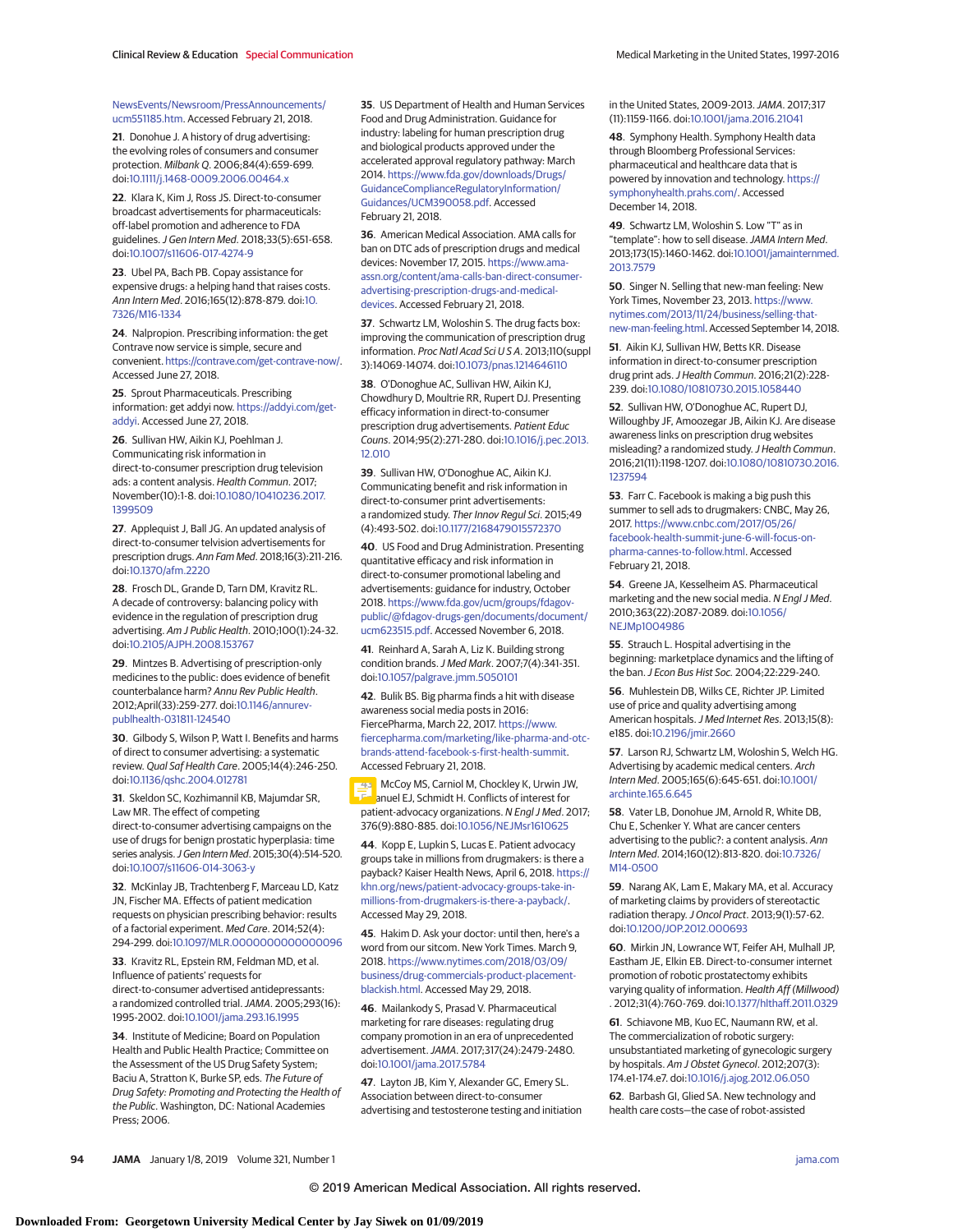#### surgery. N Engl J Med. 2010;363(8):701-704. doi: [10.1056/NEJMp1006602](https://dx.doi.org/10.1056/NEJMp1006602)

**63**. Rank B. Executive physicals—bad medicine on three counts. N Engl J Med. 2008;359(14):1424-1425. doi[:10.1056/NEJMp0806270](https://dx.doi.org/10.1056/NEJMp0806270)

**64**. Wallace EA, Schumann JH, Weinberger SE. Hospital relationships with direct-to-consumer screening companies.JAMA. 2014;312(9):891-892. doi[:10.1001/jama.2014.9500](https://jama.jamanetwork.com/article.aspx?doi=10.1001/jama.2014.9500&utm_campaign=articlePDF%26utm_medium=articlePDFlink%26utm_source=articlePDF%26utm_content=jama.2018.19320)

**65**. Keshavan M. These are the key players in the home health testing market: MedCityNews. [http://](http://medcitynews.com/2016/01/20-key-players-in-the-direct-to-consumer-lab-testing-market/) [medcitynews.com/2016/01/20-key-players-in](http://medcitynews.com/2016/01/20-key-players-in-the-direct-to-consumer-lab-testing-market/)[the-direct-to-consumer-lab-testing-market/.](http://medcitynews.com/2016/01/20-key-players-in-the-direct-to-consumer-lab-testing-market/) January 20, 2016. Accessed February 21, 2018.

**66**. Lovett KM, Mackey TK, Liang BA. Evaluating the evidence: direct-to-consumer screening tests advertised online.J Med Screen. 2012;19(3):141-153. doi[:10.1258/jms.2012.012025](https://dx.doi.org/10.1258/jms.2012.012025)

**67**. Swetlitz I. Genetic tests ordered by doctor race to market, while 'direct-to-consumer' tests hinge on FDA approval: Stat, March 16, 2018. [https://www.](https://www.statnews.com/2018/03/16/genetic-tests-fda-regulation/) [statnews.com/2018/03/16/genetic-tests-fda](https://www.statnews.com/2018/03/16/genetic-tests-fda-regulation/)[regulation/.](https://www.statnews.com/2018/03/16/genetic-tests-fda-regulation/) Accessed June 27, 2018.

**68**. Covolo L, Rubinelli S, Ceretti E, Gelatti U. Internet-based direct-to-consumer genetic testing: a systematic review.J Med Internet Res. 2015;17(12): e279. doi[:10.2196/jmir.4378](https://dx.doi.org/10.2196/jmir.4378)

**69**. Mouchawar J, Hensley-Alford S, Laurion S, et al. Impact of direct-to-consumer advertising for hereditary breast cancer testing on genetic services at a managed care organization: a naturallyoccurring experiment. Genet Med. 2005;7(3):191-197. doi[:10.1097/01.GIM.0000156526.16967.7A](https://dx.doi.org/10.1097/01.GIM.0000156526.16967.7A)

**70**. Centers for Disease Control and Prevention, Office of Public Health Genomics; Khoury, MJ. Direct to consumer genetic testing: think before you spit, 2017 edition, April 18, 2017. [https://blogs.](https://blogs.cdc.gov/genomics/2017/04/18/direct-to-consumer-2/) [cdc.gov/genomics/2017/04/18/direct-to](https://blogs.cdc.gov/genomics/2017/04/18/direct-to-consumer-2/)[consumer-2/.](https://blogs.cdc.gov/genomics/2017/04/18/direct-to-consumer-2/) Accessed February 21, 2018.

**71**. Gray SW, Gollust SE, Carere DA, et al. Personal genomic testing for cancer risk: results from the impact of personal genomics study. J Clin Oncol. 2017;35(6):636-644. doi[:10.1200/JCO.2016.67.1503](https://dx.doi.org/10.1200/JCO.2016.67.1503)

**72**. van der Wouden CH, Carere DA, Maitland-van der Zee AH, Ruffin MT IV, Roberts JS, Green RC; Impact of Personal Genomics Study Group. Consumer perceptions of interactions with primary care providers after direct-to-consumer personal genomic testing. Ann Intern Med. 2016; 164(8):513-522. doi[:10.7326/M15-0995](https://dx.doi.org/10.7326/M15-0995)

**73**. Vassy JL, Christensen KD, Schonman EF, et al; MedSeq Project. The impact of whole-genome sequencing on the primary care and outcomes of healthy adult patients: a pilot randomized trial. Ann Intern Med. 2017;167(3):159-169. doi[:10.7326/M17-](https://dx.doi.org/10.7326/M17-0188) [0188](https://dx.doi.org/10.7326/M17-0188)

**74**. Bowen S, Khoury M, Office of Public Health Genomics; Centers for Disease Control and Prevention. Consumer genetic testing is booming: but what are the benefits and harms to individuals and populations? June 12, 2018. [https://blogs.cdc.](https://blogs.cdc.gov/genomics/2018/06/12/consumer-genetic-testing/) [gov/genomics/2018/06/12/consumer-genetic](https://blogs.cdc.gov/genomics/2018/06/12/consumer-genetic-testing/)[testing/.](https://blogs.cdc.gov/genomics/2018/06/12/consumer-genetic-testing/) Accessed June 27, 2018.

**75**. US Food and Drug Administration. Laboratory developed tests. [https://www.fda.gov/](https://www.fda.gov/medicaldevices/productsandmedicalprocedures/invitrodiagnostics/laboratorydevelopedtests/default.htm) [medicaldevices/productsandmedicalprocedures/](https://www.fda.gov/medicaldevices/productsandmedicalprocedures/invitrodiagnostics/laboratorydevelopedtests/default.htm) [invitrodiagnostics/laboratorydevelopedtests/](https://www.fda.gov/medicaldevices/productsandmedicalprocedures/invitrodiagnostics/laboratorydevelopedtests/default.htm) [default.htm.](https://www.fda.gov/medicaldevices/productsandmedicalprocedures/invitrodiagnostics/laboratorydevelopedtests/default.htm) Accessed June 27, 2018.

**76**. Klitzman R. The need for vigilance in the marketing of genomic tests in psychiatry. J Nerv Ment Dis. 2015;203(10):809-810. doi[:10.1097/](https://dx.doi.org/10.1097/NMD.0000000000000372) [NMD.0000000000000372](https://dx.doi.org/10.1097/NMD.0000000000000372)

**77**. US Government Accountability Office. Nutrigenetic testing: tests purchased from four web sites mislead consumers, July 27, 2006. [https://](https://www.gao.gov/assets/120/114612.pdf) [www.gao.gov/assets/120/114612.pdf.](https://www.gao.gov/assets/120/114612.pdf) Accessed February 21, 2018.

**78**. US Government Accountability Office. Direct-to-consumer genetic tests: misleading results are further complicated by deceptive marketing and other questionable practices, July 22, 2010. [https://www.gao.gov/new.items/](https://www.gao.gov/new.items/d10847t.pdf) [d10847t.pdf.](https://www.gao.gov/new.items/d10847t.pdf) Accessed February 21, 2018.

**79**. US Food and Drug Administration. The public health evidence for FDA oversight of laboratory developed tests: 20 case studies, November 16, 2015. [https://wayback.archive-it.org/7993/](https://wayback.archive-it.org/7993/20170406214609/https://www.fda.gov/downloads/AboutFDA/ReportsManualsForms/Reports/UCM472777.pdf) [20170406214609/https://www.fda.gov/](https://wayback.archive-it.org/7993/20170406214609/https://www.fda.gov/downloads/AboutFDA/ReportsManualsForms/Reports/UCM472777.pdf) [downloads/AboutFDA/ReportsManualsForms/](https://wayback.archive-it.org/7993/20170406214609/https://www.fda.gov/downloads/AboutFDA/ReportsManualsForms/Reports/UCM472777.pdf) [Reports/UCM472777.pdf.](https://wayback.archive-it.org/7993/20170406214609/https://www.fda.gov/downloads/AboutFDA/ReportsManualsForms/Reports/UCM472777.pdf) Accessed February 21, 2018.

**80**. US Food and Drug Administration. Draft guidance for industry, Food and Drug Administration staff, and clinical laboratories. framework for regulatory oversight of laboratory developed tests (LDTs), October 3, 2014. [https://](https://www.fda.gov/downloads/medicaldevices/deviceregulationandguidance/guidancedocuments/ucm416685.pdf) [www.fda.gov/downloads/medicaldevices/](https://www.fda.gov/downloads/medicaldevices/deviceregulationandguidance/guidancedocuments/ucm416685.pdf) [deviceregulationandguidance/](https://www.fda.gov/downloads/medicaldevices/deviceregulationandguidance/guidancedocuments/ucm416685.pdf)

[guidancedocuments/ucm416685.pdf.](https://www.fda.gov/downloads/medicaldevices/deviceregulationandguidance/guidancedocuments/ucm416685.pdf) Accessed February 21, 2018.

**81**. US Food and Drug Administration. FDA authorizes first direct-to-consumer test for detecting genetic variants that may be associated with medication metabolism, October 31, 2018. [https://www.fda.gov/NewsEvents/Newsroom/](https://www.fda.gov/NewsEvents/Newsroom/PressAnnouncements/ucm624753.htm) [PressAnnouncements/ucm624753.htm.](https://www.fda.gov/NewsEvents/Newsroom/PressAnnouncements/ucm624753.htm) Accessed November 6, 2018.

**82**. US Food and Drug Administration. The FDA warns against the use of many genetic tests with unapproved claims to predict patient response to specific medications: FDA safety communication, November 1, 2018. [https://www.fda.gov/](https://www.fda.gov/MedicalDevices/Safety/AlertsandNotices/ucm624725.htm) [MedicalDevices/Safety/AlertsandNotices/](https://www.fda.gov/MedicalDevices/Safety/AlertsandNotices/ucm624725.htm) [ucm624725.htm.](https://www.fda.gov/MedicalDevices/Safety/AlertsandNotices/ucm624725.htm) Accessed November 6, 2018.

**83**. Greenway T, Ross JS. US drug marketing: how does promotion correspond with health value? BMJ. 2017;357:j1855. doi[:10.1136/bmj.j1855](https://dx.doi.org/10.1136/bmj.j1855)

**84**. Korenstein D, Keyhani S, Mendelson A, Ross JS. Adherence of pharmaceutical advertisements in medical journals to FDA guidelines and content for safe prescribing. PLoS One. 2011;6(8):e23336. doi[:10.1371/journal.pone.0023336](https://dx.doi.org/10.1371/journal.pone.0023336)

**85**. Pharma Marketing News. Special supplement: physician education: key opinion leaders, medical science liaisons, & CME, 2006. [http://www.](http://www.pharma-mkting.com/news/PMNSupplement_PhysEd.pdf) [pharma-mkting.com/news/PMNSupplement\\_](http://www.pharma-mkting.com/news/PMNSupplement_PhysEd.pdf) [PhysEd.pdf.](http://www.pharma-mkting.com/news/PMNSupplement_PhysEd.pdf) Accessed September 15, 2018.

**86**. Moynihan R. Key opinion leaders: independent experts or drug representatives in disguise? BMJ. 2008;336(7658):1402-1403. doi[:10.1136/bmj.39575.](https://dx.doi.org/10.1136/bmj.39575.675787.651) [675787.651](https://dx.doi.org/10.1136/bmj.39575.675787.651)

**87**. Leonardo Alves T, Lexchin J, Mintzes B. Medicines information and the regulation of the promotion of pharmaceuticals. Sci Eng Ethics. 2018; May(2). doi[:10.1007/s11948-018-0041-5](https://dx.doi.org/10.1007/s11948-018-0041-5)

**88**. Datta A, Dave D. Effects of physician-directed pharmaceutical promotion on prescription

behaviors: longitudinal evidence. Health Econ. 2017;26(4):450-468. doi[:10.1002/hec.3323](https://dx.doi.org/10.1002/hec.3323)

**89**. Spurling GK, Mansfield PR, Montgomery BD, et al. Information from pharmaceutical companies and the quality, quantity, and cost of physicians' prescribing: a systematic review. PLoS Med. 2010;7 (10):e1000352. doi[:10.1371/journal.pmed.1000352](https://dx.doi.org/10.1371/journal.pmed.1000352)

**90**. Donohue JM, Berndt ER, Rosenthal M, Epstein AM, Frank RG. Effects of pharmaceutical promotion on adherence to the treatment guidelines for depression. Med Care. 2004;42(12):1176-1185. doi: [10.1097/00005650-200412000-00004](https://dx.doi.org/10.1097/00005650-200412000-00004)

**91**. Avorn J, Chen M, Hartley R. Scientific versus commercial sources of influence on the prescribing behavior of physicians. Am J Med. 1982;73(1):4-8. doi[:10.1016/0002-9343\(82\)90911-1](https://dx.doi.org/10.1016/0002-9343(82)90911-1)

**92**. Brax H, Fadlallah R, Al-Khaled L, et al. Association between physicians' interaction with pharmaceutical companies and their clinical practices: a systematic review and meta-analysis. PLoS One. 2017;12(4):e0175493. doi[:10.1371/journal.](https://dx.doi.org/10.1371/journal.pone.0175493) [pone.0175493](https://dx.doi.org/10.1371/journal.pone.0175493)

**93**. Wazana A. Physicians and the pharmaceutical industry: is a gift ever just a gift? JAMA. 2000; 283(3):373-380. doi[:10.1001/jama.283.3.373](https://jama.jamanetwork.com/article.aspx?doi=10.1001/jama.283.3.373&utm_campaign=articlePDF%26utm_medium=articlePDFlink%26utm_source=articlePDF%26utm_content=jama.2018.19320)

**94**. Steinbrook R. Physician-industry relations—will fewer gifts make a difference? N Engl J Med. 2009; 360(6):557-559. doi[:10.1056/NEJMp0900143](https://dx.doi.org/10.1056/NEJMp0900143)

**95**. Ornstein C, Jones RG, Tigas M. Now there's proof: docs who get company cash tend to prescribe more brand-name meds: March 17, 2016. [https://www.propublica.org/article/doctors-who](https://www.propublica.org/article/doctors-who-take-company-cash-tend-to-prescribe-more-brand-name-drugs)[take-company-cash-tend-to-prescribe-more](https://www.propublica.org/article/doctors-who-take-company-cash-tend-to-prescribe-more-brand-name-drugs)[brand-name-drugs.](https://www.propublica.org/article/doctors-who-take-company-cash-tend-to-prescribe-more-brand-name-drugs) Accessed February 21, 2018.

**96**. Steinbrook R. Physicians, industry payments for food and beverages, and drug prescribing. JAMA. 2017;317(17):1753-1754. doi[:10.1001/jama.2017.2477](https://jama.jamanetwork.com/article.aspx?doi=10.1001/jama.2017.2477&utm_campaign=articlePDF%26utm_medium=articlePDFlink%26utm_source=articlePDF%26utm_content=jama.2018.19320)

**97**. Yeh JS, Franklin JM, Avorn J, Landon J, Kesselheim AS. Association of industry payments to physicians with the prescribing of brand-name statins in Massachusetts. JAMA Intern Med. 2016; 176(6):763-768. doi[:10.1001/jamainternmed.2016.](https://jama.jamanetwork.com/article.aspx?doi=10.1001/jamainternmed.2016.1709&utm_campaign=articlePDF%26utm_medium=articlePDFlink%26utm_source=articlePDF%26utm_content=jama.2018.19320) [1709](https://jama.jamanetwork.com/article.aspx?doi=10.1001/jamainternmed.2016.1709&utm_campaign=articlePDF%26utm_medium=articlePDFlink%26utm_source=articlePDF%26utm_content=jama.2018.19320)

**98**. Hadland SE, Cerdá M, Li Y, Krieger MS, Marshall BDL. Association of pharmaceutical industry marketing of opioid products to physicians with subsequent opioid prescribing. JAMA Intern Med. 2018;178(6):861-863. doi[:10.1001/jamainternmed.](https://jama.jamanetwork.com/article.aspx?doi=10.1001/jamainternmed.2018.1999&utm_campaign=articlePDF%26utm_medium=articlePDFlink%26utm_source=articlePDF%26utm_content=jama.2018.19320) [2018.1999](https://jama.jamanetwork.com/article.aspx?doi=10.1001/jamainternmed.2018.1999&utm_campaign=articlePDF%26utm_medium=articlePDFlink%26utm_source=articlePDF%26utm_content=jama.2018.19320)

**99**. King M, Essick C, Bearman P, Ross JS. Medical school gift restriction policies and physician prescribing of newly marketed psychotropic medications: difference-in-differences analysis. BMJ. 2013;346:f264. doi[:10.1136/bmj.f264](https://dx.doi.org/10.1136/bmj.f264)

**100**. King M, Bearman PS. Gifts and influence: conflict of interest policies and prescribing of psychotropic medications in the United States. Soc Sci Med. 2017;172:153-162. doi[:10.1016/j.socscimed.](https://dx.doi.org/10.1016/j.socscimed.2016.11.010) [2016.11.010](https://dx.doi.org/10.1016/j.socscimed.2016.11.010)

**101**. Medicare Payment Advisory Committee. Report to the Congress: Medicare and the health care delivery system: chapter 6 payments from drug and device manufacturers to physicians and teaching hospitals in 2015, June 2017. [http://www.](http://www.medpac.gov/docs/default-source/reports/jun17_ch6.pdf?sfvrsn=0) [medpac.gov/docs/default-source/reports/jun17\\_](http://www.medpac.gov/docs/default-source/reports/jun17_ch6.pdf?sfvrsn=0) [ch6.pdf?sfvrsn=0.](http://www.medpac.gov/docs/default-source/reports/jun17_ch6.pdf?sfvrsn=0) Accessed June 22, 2018.

**102**. Sullivan T. New Jersey finalizes "gift" ban of physicians working with the pharmaceutical industry, May 4, 2018. [https://www.policymed.](https://www.policymed.com/2018/01/new-jersey-finalizes-gift-ban-on-doctors-and-pharma.html)